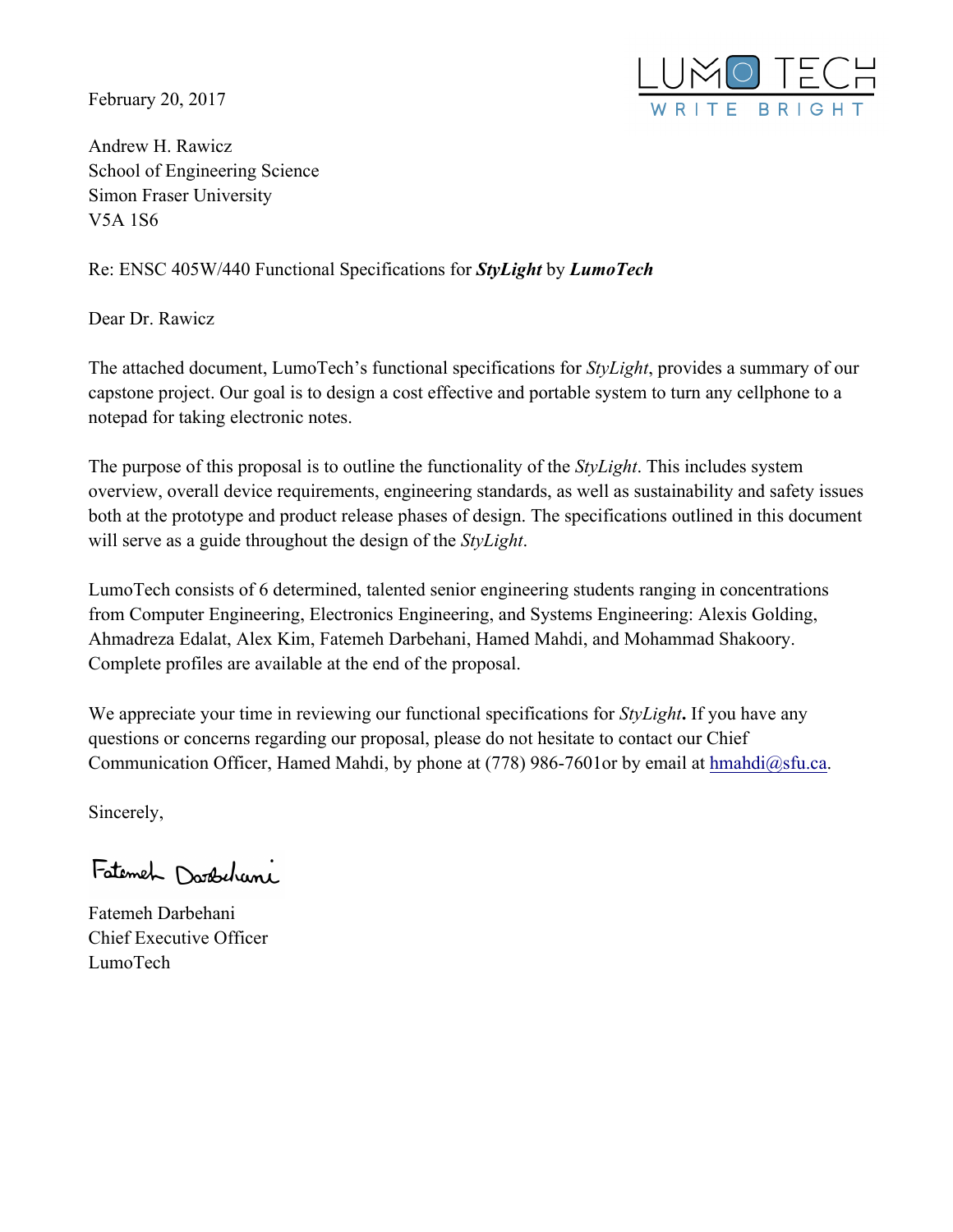# **FUNCTIONAL SPECIFICATIONS FOR** *STYLIGHT* **BY**



### **Project Team:**

Alexis Golding-Ulm Ahmadreza Edalat Alex Kim Fatemeh Darbehani Hamed Mahdi Mohammad Shakoory

### **Contact Person:**

Hamed Mahdi hmahdi@sfu.ca

#### **Submitted to:**

Dr. Andrew Rawicz – ENSC 440 Steve Whitmore – ENSC 405W School of Engineering Science Simon Fraser University

#### **Issue Date:**

February 20, 2017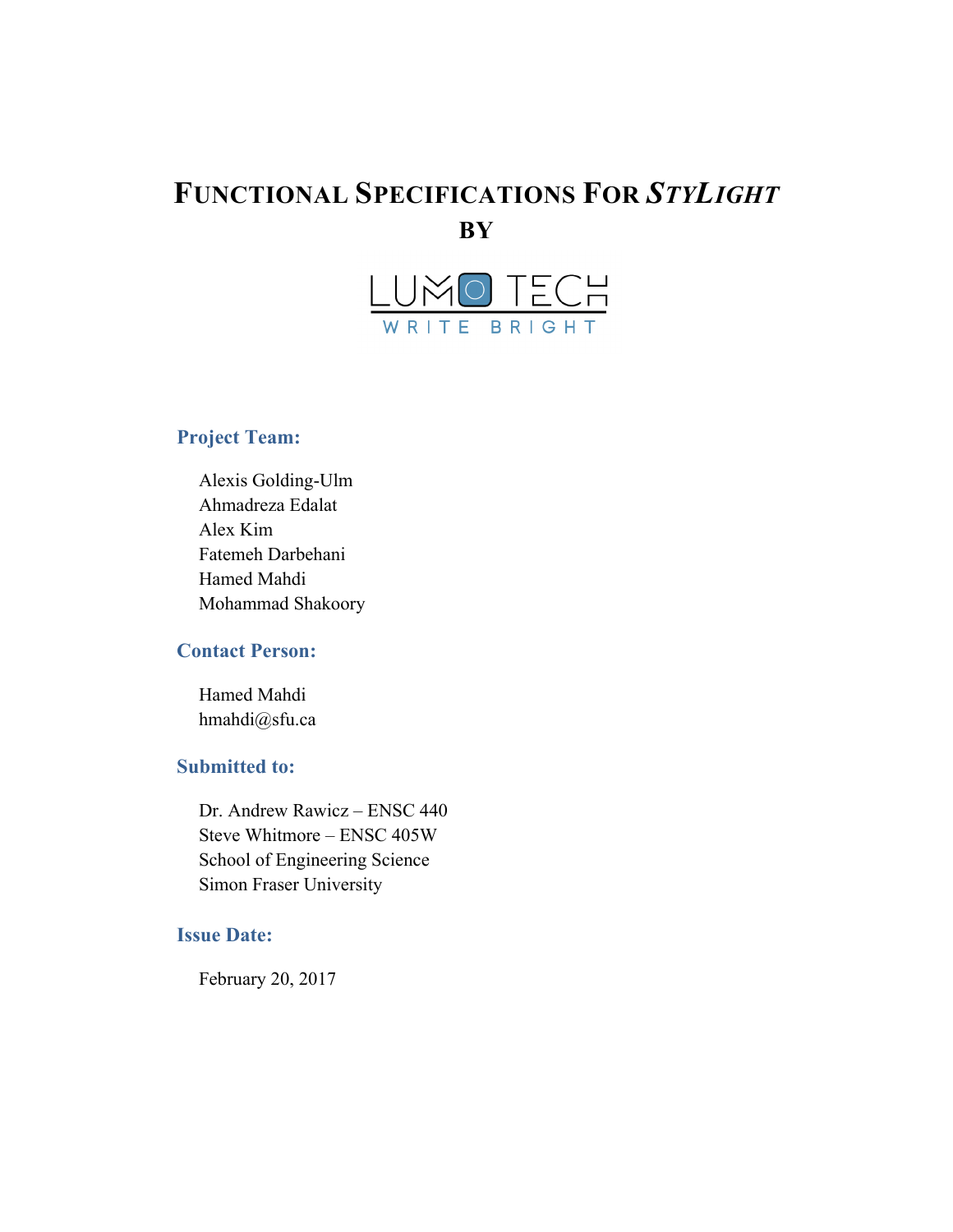## **Abstract**



This document describes the functional specifications and outlines the requirements for the *StyLight*  projector and pen. A detailed look at each specific engineering standards along with a complete analysis of the problem is also included. The goal is to give the reader an explanation of the product without the excessive design details.

The *StyLight* is system of two parts: a pen and a projector aimed at helping students and professionals to take notes digitally. Consisting of intuitive software controls along with an easy to use UI, while seamlessly integrating with the firmware and hardware, resulting in a product that creates the most efficient note taking experience possible. It's a product that couldn't exist without innovation across many engineering fields.

Overall, there are three main sections in this document:

- Requirement Specifications aimed at providing the reader with requirements of the system. This includes the general, electrical, software/firmware, safety, and mechanical requirements of the system along with justification for the chosen decisions. They are also distinguished between current project version and later stages of the project.
- Engineering Standards aimed at outlining the standards that apply to the system with references from outside sources
- Carefully analyzed sustainability and safety issues related to the device. "Cradle-to-cradle" cycle analysis has been covered in this document for the current version as well as outlines the major considerations for the system at the production stage.

This document also includes graphs and figures to represent specs as well as extensively detailed constraints considered for a marketed product. As well as providing the reader with a more comprehensive system overview of StyLight by using graphs and figures. Deliverables for up to the end of August 2017 can also be found in this document. Sustainability and Safety of the project have been integral parts of the design phase, and they will continue to play a large role at every phase moving forward. As here at LumoTech, we are determined to make great products that will benefit the people without harming the planet.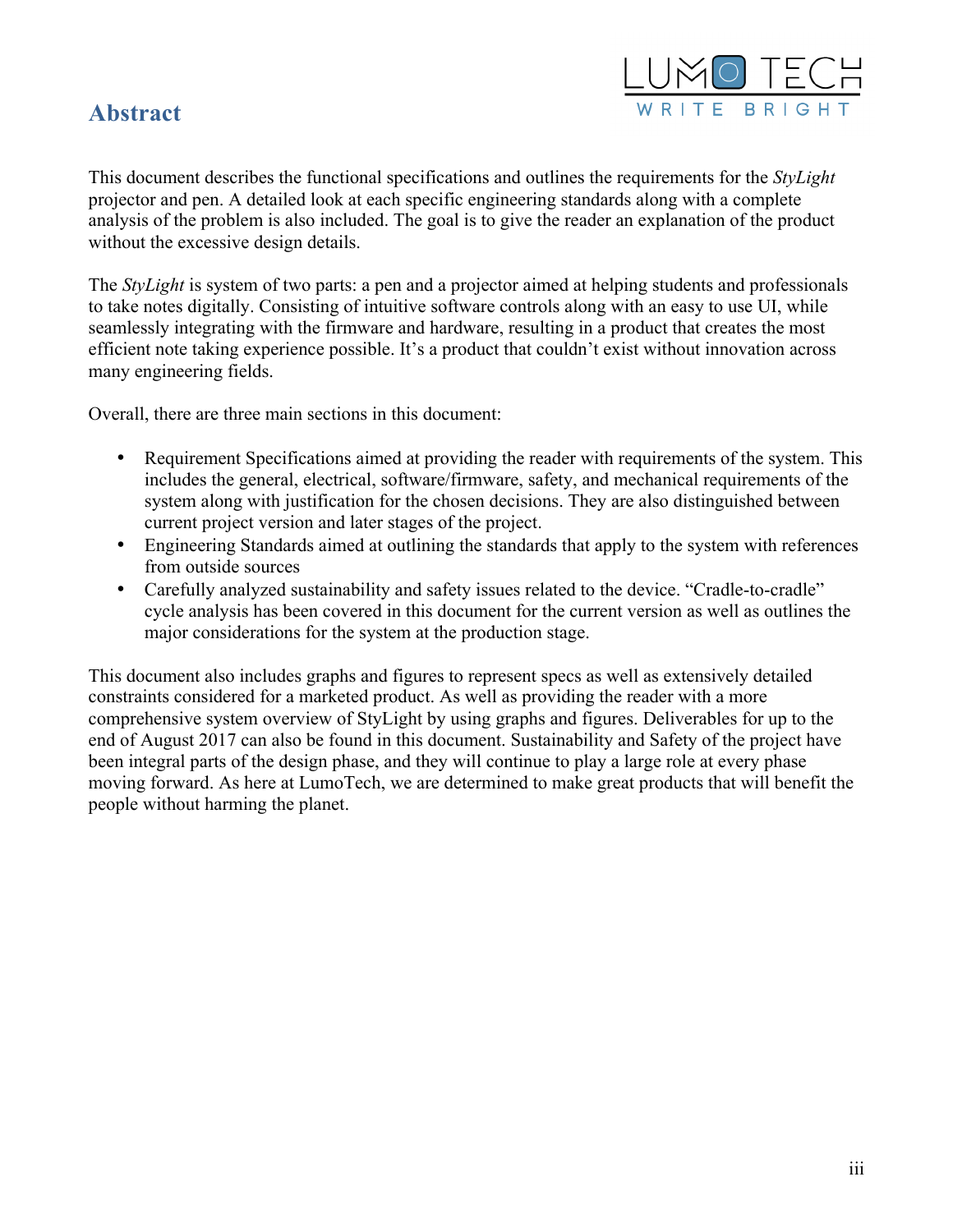# **Table of Contents**

| <b>ABSTRACT</b>                                                                                                                          | III                     |
|------------------------------------------------------------------------------------------------------------------------------------------|-------------------------|
| <b>LIST OF FIGURES</b>                                                                                                                   | $\mathbf V$             |
| <b>1. INTRODUCTION</b>                                                                                                                   | 1                       |
| <b>1.1 BACKGROUND</b>                                                                                                                    | $\mathbf{1}$            |
| 1.2 SCOPE                                                                                                                                | 1                       |
| <b>1.3 INTENDED AUDIENCE</b>                                                                                                             | $\overline{\mathbf{c}}$ |
| <b>1.4 CLASSIFICATION</b>                                                                                                                | $\mathbf{2}$            |
| <b>2. SYSTEM OVERVIEW</b>                                                                                                                | 3                       |
| <b>2.1 PRODUCT DESIGN</b>                                                                                                                | 3                       |
| 2.1.1 LARGE PROJECTED SCREEN:                                                                                                            | $\sqrt{3}$              |
| 2.1.2 REMOTE STYLUS:                                                                                                                     | $\overline{4}$          |
| <b>2.2 DELIVERABLES</b>                                                                                                                  | $\boldsymbol{4}$        |
| 2.2.1 DELIVERABLES FOR ALPHA PRODUCTION (ENSC405):                                                                                       | $\overline{4}$          |
| 2.2.2 DELIVERABLES FOR BETA PRODUCTION (ENSC440):                                                                                        | 5                       |
| <b>3. SYSTEM REQUIREMENTS</b>                                                                                                            | 6                       |
| <b>3.1 GENERAL REQUIREMENTS</b>                                                                                                          | 6                       |
| 3.2 PHYSICAL AND OPERATIONAL REQUIREMENTS                                                                                                | 6                       |
| <b>3.3 HARDWARE REQUIREMENTS</b>                                                                                                         | 7                       |
| 3.3.1 ELECTRICAL REQUIREMENTS                                                                                                            | $\overline{7}$          |
| 3.3.2 MAGNETOMETER REQUIREMENTS (HMC5883)                                                                                                | $\, 8$                  |
| 3.3.3 ARDUINO REQUIREMENTS                                                                                                               | 9                       |
| 3.3.4 ELECTROMAGNET REQUIREMENTS                                                                                                         | 9                       |
| 3.3.5 PIERCE OSCILLATOR RESONATOR REQUIREMENTS                                                                                           | 9                       |
| 3.3.6 MICROCONTROLLER REQUIREMENTS                                                                                                       | 10                      |
| 3.3.7 PICO PROJECTOR REQUIREMENTS                                                                                                        | 10                      |
| <b>3.4 FIRMWARE/SOFTWARE REQUIREMENTS</b>                                                                                                | 11                      |
| <b>3.5 SAFETY REQUIREMENTS</b>                                                                                                           | 11                      |
| <b>4. ENVIRONMENTAL STANDARDS</b>                                                                                                        | 12                      |
| <b>5. ENGINEERING STANDARDS</b>                                                                                                          | 12                      |
| <b>6. SUSTAINABILITY</b><br><u> 1980 - Andrea Andrew Maria (h. 1980).</u>                                                                | 14                      |
| 7. CONCLUSION<br><u> 1989 - Johann Stoff, amerikansk politiker (d. 1989)</u>                                                             | 15                      |
| 8. GLOSSARY                                                                                                                              | 16                      |
| <b>9. REFERENCES</b><br>and the control of the control of the control of the control of the control of the control of the control of the | 17                      |
|                                                                                                                                          |                         |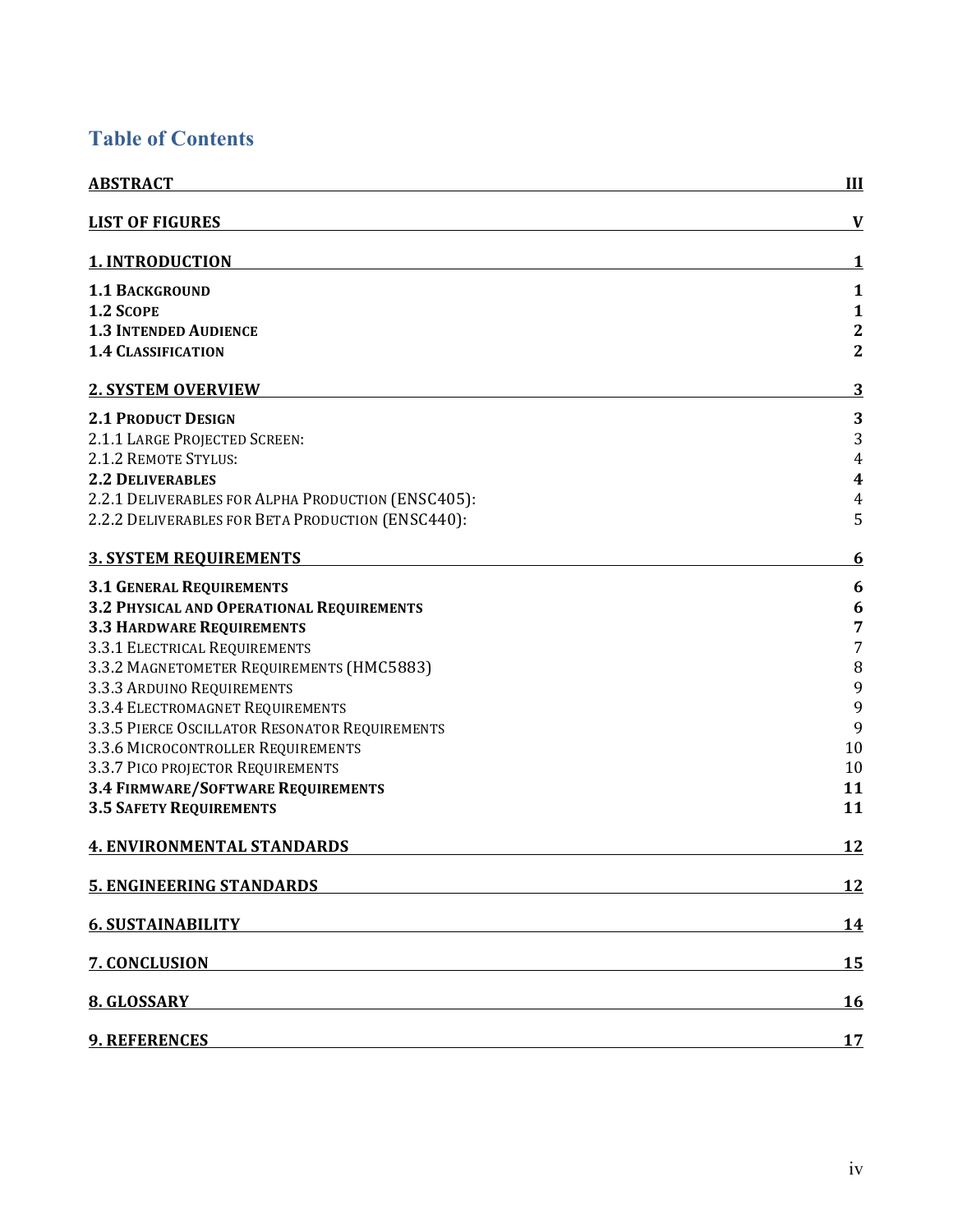# **List of Figures**

| Figure 1- Overview of the system                       |    |
|--------------------------------------------------------|----|
| Figure 2-SolidWorks Design of the Prototype_           |    |
| Figure 3- Conceptual Diagram of the Projection Unit_   |    |
| Figure 4- Conceptual Diagram of the Pen Tracking Unit_ |    |
| Figure 5- Hardware Systems Diagram                     |    |
| Figure 6-Pierce Oscillator Resonator_                  | 10 |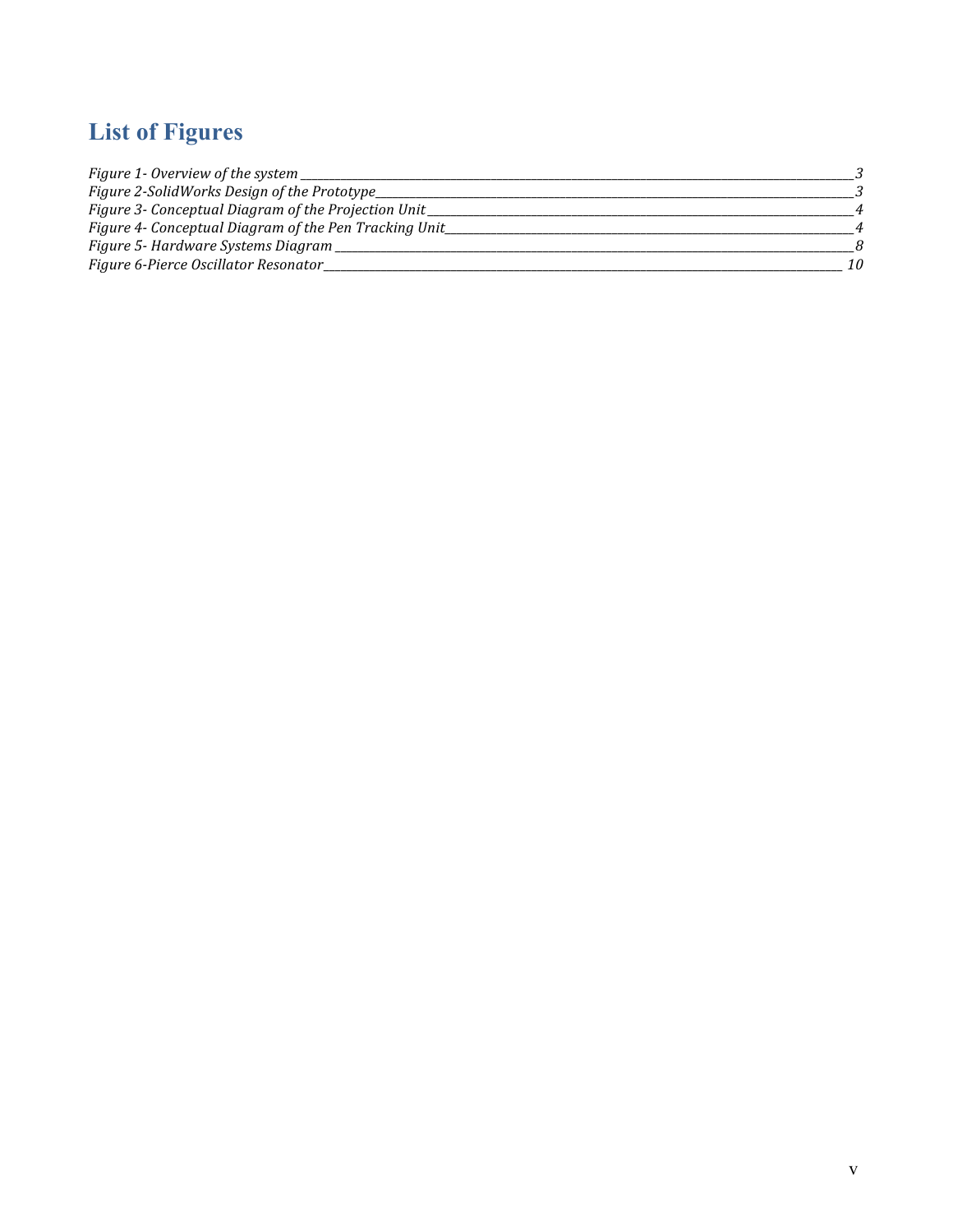# **1. Introduction**

When you combine affordability, easy connectivity, mobility as well as versatility, you get *StyLight* by LumoTech. A device that allows the entire smartphone screen to be projected onto any surface, by enlarging the smartphone screen to a size that allows for easy note-taking and modification of those lecture notes. With *StyLight*, any notes taken can be written with a *StyLight* stylus directly on the projected image on the surface in front of you, and then save as a PDF document on the smartphone for future access.

With the ability to turn any flat surface into a notebook, *StyLight* is distinguished by its lightweight design and compact packaging. The user can interact with the projected screen in real time, saving any work digitally for later access across all devices.

### **1.1 Background**

In today's ever advancing society, technology has been the catalyst behind improvements in accessibility and convenience, two things that have become increasingly important to students. In the face of notebooks and binders that never seem to have enough paper, pens with no ink and pencils with no lead, and the added weight of textbooks, students have eagerly transitioned to solutions that remove those hassles. With the help of smartphones, tablets, and laptops, students' lives in the classroom and at home have become easier. Of these products, tablets running mobile operating systems with large screened peripherals have, and continue to see, the largest segment growths. Although these devices have made it easier to be a student, buying a tablet and stylus while already paying for a personal mobile device is not always affordable.

While students can get away with accessing class materials solely on their smartphones, the screen is often too small, and does not allow for clear and convenient note-taking. This motivated us to look for a more robust way to make note-taking easier. Since smartphones are able to access lecture notes and textbooks online and download them as modifiable PDF documents, the *StyLight* allows the entire smartphone screen to be projected onto any surface in front of you, enlarging the smartphone screen to a size that allows for easy note-taking and modification of those lecture notes. The notes can be written directly onto the projected image with the *StyLight* stylus, and then saved as a PDF document on the smartphone for future access.

Currently, there is no product like this on the market, only similar ones in production which feature one functionality of our product. For example, a pen exists to take notes, but does not deliver any real time visual feedback [1]. This is where we differentiate ourselves from the competition. Our product will include a system that communicates with itself to provide fast and responsive feedback.

### **1.2 Scope**

This document explains the functional specifications and requirements of the *StyLight*, which must be met by LumoTech. This document will give a thorough description of the proof of concept model and all of the different requirements necessary for production. It also seeks to clarify the high level functionality of the product, how it would work and how it would be used.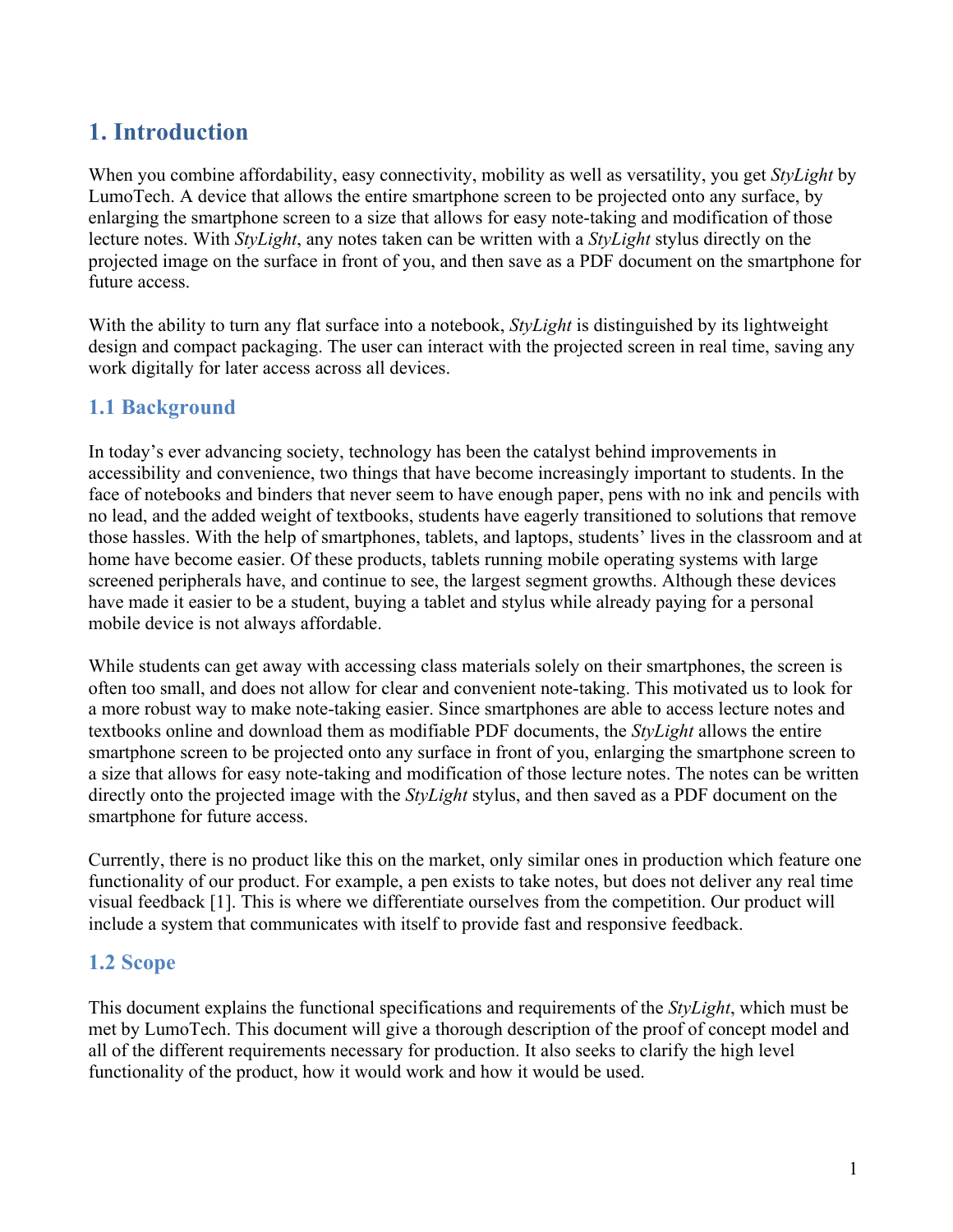### **1.3 Intended Audience**

This document in intended to be used by the members of LumoTech for development of StyLight as well as the TA's marking this document, and senior engineers who are interested in this project. It can be used throughout the research and product development stages as a reference to provide the overall view of the product. The hardware, software and design engineers can refer to the system requirements, hardware and software details contained in this document to aid in product development. Engineers performing quality assurance can focus on the sustainability and safety section of the report to ensure that safety concerns have been addressed and that the product meets all the goals and standards regarding its development and usage.

### **1.4 Classification**

In order to make it easier to reference and prioritize the requirements, the following convention will be used through this document:

#### **[Req A.B.C.D – XX] A functional requirement.**

Req is an abbreviation for requirements. Letters **A**, **B**, **C,** and **D** correspond to integer values that symbolize the hierarchal order of the requirement. **A** references the root section, **B** represents the subsection of **A**, **C** corresponds to the subsection of **B** and **D** corresponds to the subsection of **C**. The **XX** specifies the priority of the requirement. There are three priority levels:

**PC** – The requirement refers to a proof-of-concept

**PT** – The requirement refers to a prototype

**FP** – The requirement refers to a final product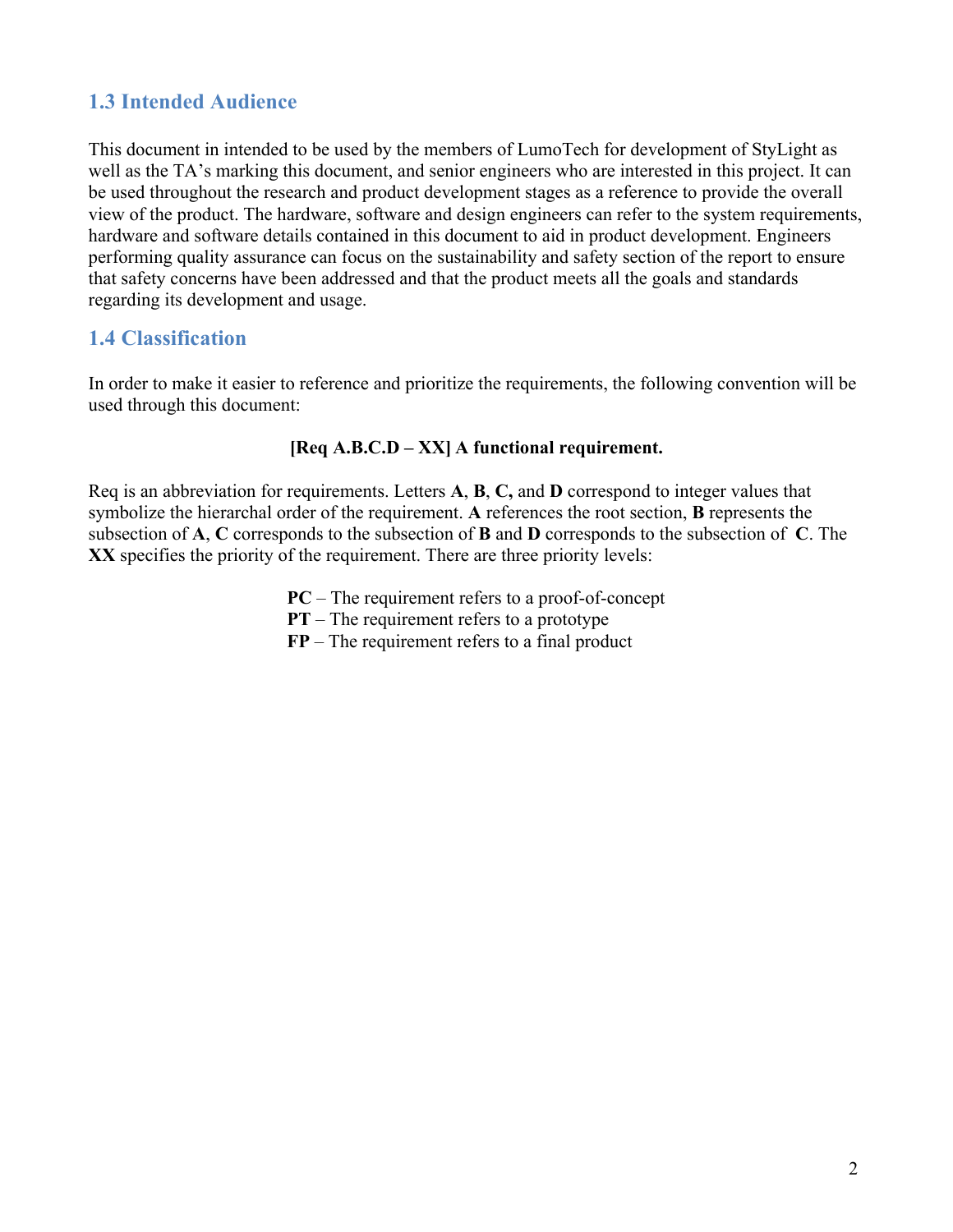# **2. System Overview**

### **2.1 Product Design**

StyLight is a modern note-taking device that consists of a projector and a stylus to enable students to take notes on their cell phones. The design of the StyLight consists of two main parts: the design of the Projection Unit to display the screen of the smartphone, and the design of the Pen Tracking Unit to interact with the displayed screen, as can be seen in Figure 1.



*Figure 1- Overview of the system*

Figure 2 is a rendered model of our device prototype to show some of its design aspects. As can be seen in this figure, user's phone will be placed in the front of the StyLight's case so the user is able to press the buttons of the phone and interact with it directly.



*Figure 2-SolidWorks Design of the Prototype*

Below are the main components of *StyLight*:

#### **2.1.1 Large Projected Screen:**

As shown in Figure 3, user's cellphone will be connected to the Pico projector through LumoTech's image processing system. The image processing system will set up HDMI connection with the cellphone and corrects any distortions in the image dimensions due to angle of projection. With the help of this system, the screen of the user's smartphone is projected onto any flat surface and an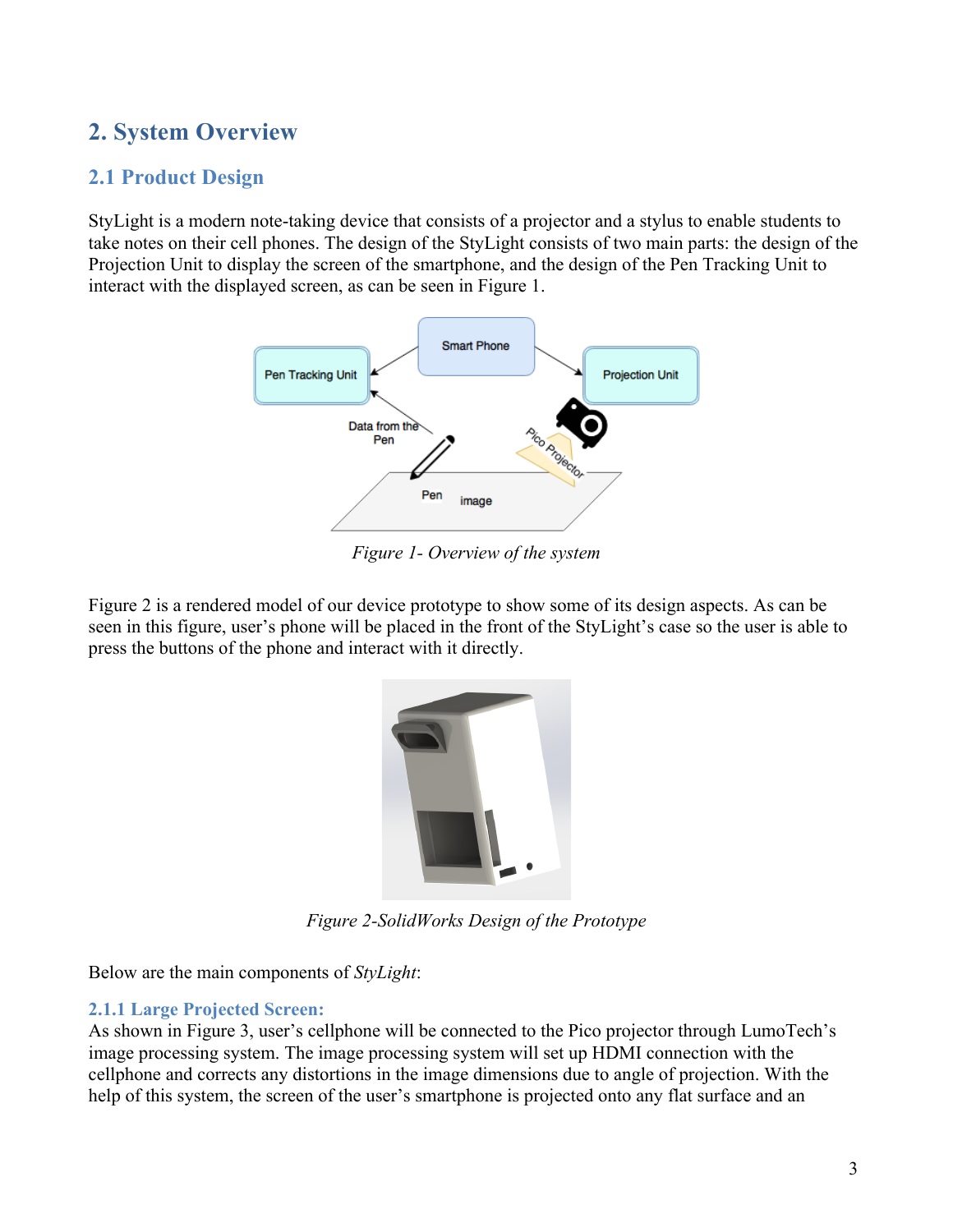efficient keystone correction algorithm corrects the image distortion in real time so the user will not see a skewed image.



*Figure 3- Conceptual Diagram of the Projection Unit*

#### **2.1.2 Remote Stylus:**

User can take notes with the use of the *StyLight* engineered remote stylus in conjunction with any notetaking application. The remote stylus resembles a typical pen, aside from an LED that turns on when the stylus tip is pressed onto the surface during writing. As shown in Figure 4, the remote stylus consists of an electromagnetic coil that creates a constant magnetic field around it. The magnitude of this electromagnetic flux is sensed by a pair of magnetometers inside the StyLight box. The data then is sent to an Arduino board through IC2 bus connection for further processing.



*Figure 4- Conceptual Diagram of the Pen Tracking Unit*

The advantage of using electromagnetic sensors over optical methods is the elimination of the need for line-of-sight. Regardless of the position of the pen, or the magnet being covered by user's hand and even in low-light conditions, the movement of the remote stylus should be tracked by the two magnetic sensors. Data is then converted into coordinates that correlate to those on the user's smartphone's screen to reconstruct the writing onto the PDF document. The processor will send data to the smartphone via Bluetooth.

### **2.2 Deliverables**

### **2.2.1 Deliverables for Alpha Production (ENSC405):**

- The image correction system makes a connection from cell phone to the Pico projector and enables the user to project their cellphone's screen on a flat surface.
- Luminosity of the projector is set to work in darker classrooms.
- Pen movement is tracked when the tip of the pen is pressed on a surface.
- Pen's position (x and y coordinates) on a 2D surface is determined using magnetic sensors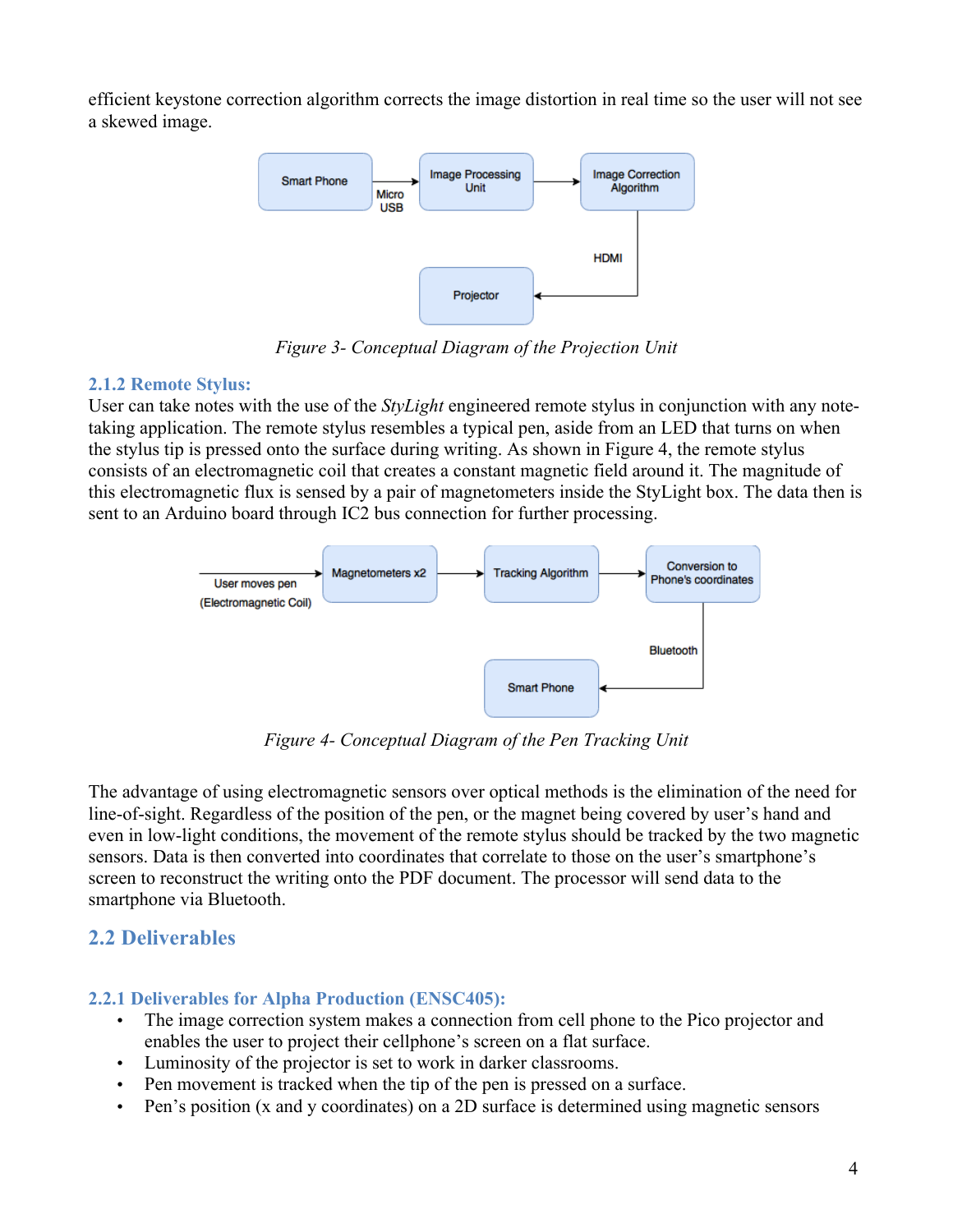#### **2.2.2 Deliverables for Beta Production (ENSC440):**

- The image correction system fixes any distortion of the image dimensions due to angle of projection.
- Luminosity of the projector can be adjusted by the user
- Pen's position is converted into correlated coordinates of the smartphone's screen.
- Pen's movement is sent to the smartphone as touch events using android libraries and are inputted by the note-taking application.
- A battery bank is added to the system that can last for minimum of 4 hours' powers StyLight.
- At least one popular PDF note-taking application works with the StyLight.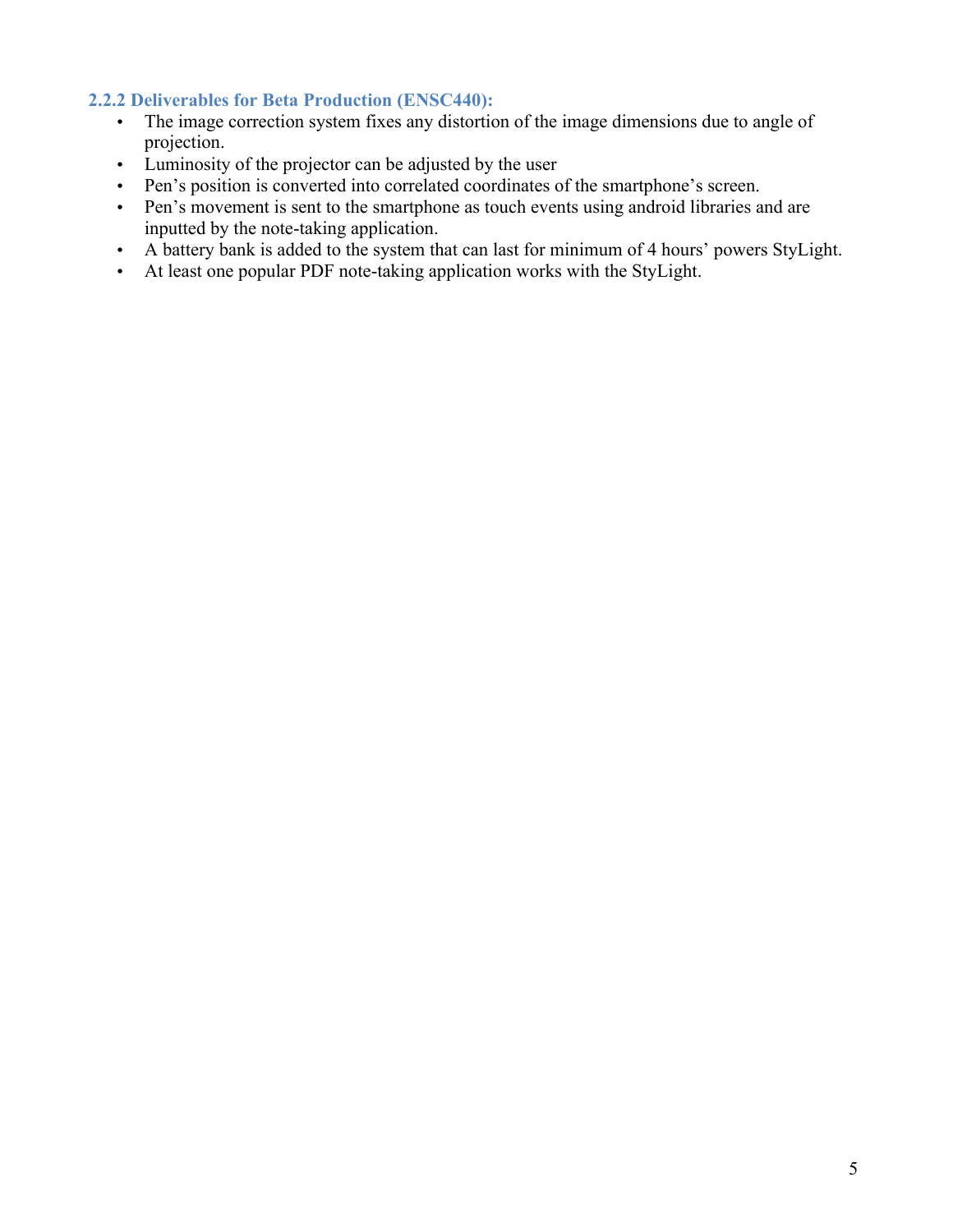# **3. System Requirements**

This section will describe the requirements of the pen and project system designed by LumoTech. The requirements will be split up into five sections: General, Physical and Operational, Electrical, Software/Firmware, and Safety Requirements.

### **3.1 General Requirements**

| $[Req 3.1.1 - PC]$  | The system will only be intended for indoor use                                                                                                 |
|---------------------|-------------------------------------------------------------------------------------------------------------------------------------------------|
| $[Req 3.1.2 - PC]$  | The operating temperature of the system should be from $-30^{\circ}$ to $85^{\circ}$ C                                                          |
| $[Req 3.1.3 - PC]$  | The operating relative humidity of the system should be from 5% to 95%<br>noncondensing                                                         |
| $[Req 3.1.4 - PC]$  | The maximum operating altitude of the system should be $10,000$ feet $(3000 \text{ m})$                                                         |
| $[Req 3.1.5 - PC]$  | Strong documentation practices and software version control management systems<br>will be implemented.                                          |
| $[Req 3.1.6 - PC]$  | The device shall be easy to assemble and disassemble.                                                                                           |
| $[Req 3.1.7 - PT]$  | Subsystems of the <i>Stylight</i> product will be designed modular where possible for<br>improved delivery and maintenance.                     |
| $[Req 3.1.8 - PT]$  | Device should turn off automatically if not connected to a phone.                                                                               |
| $[Req 3.1.9 - FP]$  | Retail price should not exceed \$400                                                                                                            |
| $[Req 3.1.10 - FP]$ | Physical user manual should be printed and shipped with the product. Languages used<br>in the manual will be appropriate for their destination. |
| $[Req 3.1.11 - FP]$ | Technical support should be provided to assist customers having troubles with the<br>device.                                                    |
| $[Req 3.1.12 - FP]$ | All completed <i>Stylight</i> systems should be thoroughly and consistently tested according<br>to established procedures prior to shipping     |
| $[Req 3.1.13 - FP]$ | The device can be operated and initialized by a single person without a need for prior<br>technical knowledge.                                  |
| $[Req 3.1.14 - FP]$ | The <i>Stylight</i> will be compatible with Android and Apple smartphones                                                                       |

# **3.2 Physical and Operational Requirements**

| $[Req 3.2.1 - PC]$ | The device should consist of the main body of <i>StyLight</i> , projection, note taking<br>application for android and the stylus pen.                                               |
|--------------------|--------------------------------------------------------------------------------------------------------------------------------------------------------------------------------------|
| $[Req 3.2.2 - PC]$ | The main body of <i>StyLight</i> should have a start button that upon press will start the<br>projector and projects the content of your phone screen on the surface in front of     |
| $[Req 3.2.3 - PC]$ | you.<br>The main body should include a holding dock for android phones that is equipped<br>with a micro USB cable to connect the user's cellphone to <i>StyLight</i> . The user will |
| $[Req 3.2.4 - PC]$ | still be able to see the screen of the phone.<br>Turning on <i>StyLight</i> should result in the projection of phone screen on the surface<br>in front of the user.                  |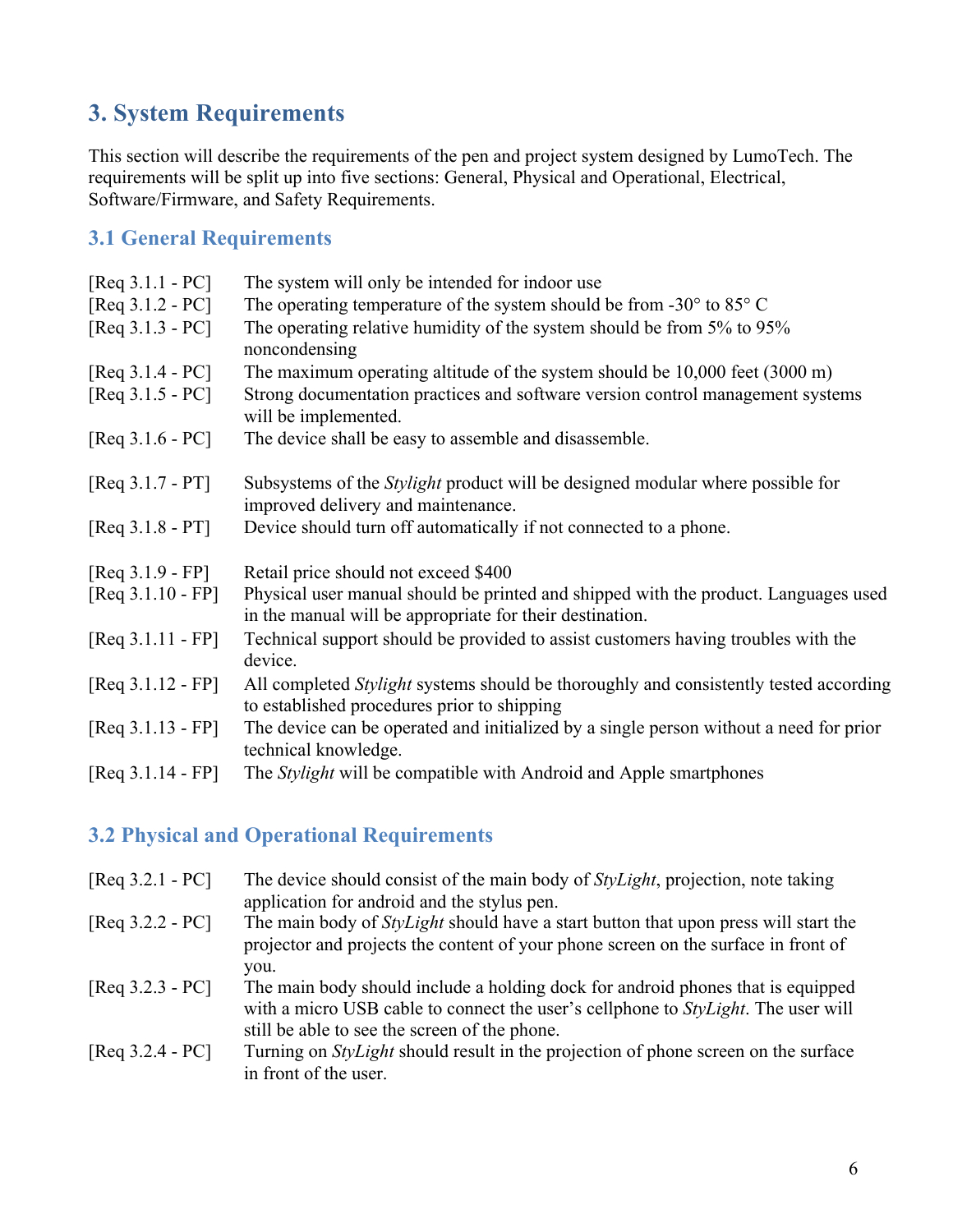| $[Req 3.2.5 - PC]$  | Using <i>StyLight</i> pen's movement should be tracked by the device using a<br>microcontroller and a motion-tracking algorithm. |
|---------------------|----------------------------------------------------------------------------------------------------------------------------------|
| [Req $3.2.6 - PC$ ] | The system should be able to track the location of the tip of the pen within 5mm.                                                |
| $[Req 3.2.7 - PC]$  | The material of the box will be hard plastic.                                                                                    |
| [Req 3.2.8 - PC]    | The pen will be plastic with a metal magnetic tip.                                                                               |
| $[Req 3.2.9 - PC]$  | It should have a stable surface with either a clamp or suction cups at the bottom of                                             |
|                     | the box.                                                                                                                         |
| $[Req 3.2.10 - PC]$ | The system is powered using wall plug                                                                                            |
| $[Req 3.2.11 - PT]$ | StyLight's shape consists of a 10cm x 10cm x 15cm rectangular cube.                                                              |
| $[Req 3.2.12 - PT]$ | Dimensions of virtual screen should be a minimum of 20cm by 13.4cm and a<br>maximum of 30cm by 22cm                              |
| $[Req 3.2.13 - PT]$ | Product must be light and weigh less than 10 pounds (4536 grams)                                                                 |
|                     | The boot up speed of the projector upon turning on must be less than two seconds.                                                |
| [Req 3.2.14- PT]    | The virtual screen will be in focus, interactive and produce at least 200 ANSI                                                   |
|                     | lumens so the projected screen resolution is consistent in various lighting                                                      |
|                     | conditions.                                                                                                                      |
| $[Req 3.2.15 - PT]$ | The <i>StyLight</i> shall be powered using a rechargeable battery and last for at least 4                                        |
|                     | hours' standby.                                                                                                                  |
| $[Req 3.2.16 - PT]$ | Interactions with the virtual screen will be limited (Using only our pen)                                                        |
| $[Req 3.2.17 - PT]$ | The system must be able to be turned on and off with a press of a button.                                                        |
| $[Req 3.2.18 - PT]$ | System should be cooled down by a fan, with the noise not exceeding 50 decibels                                                  |
|                     | (dBA)                                                                                                                            |
| $[Req 3.2.19 - FP]$ | Device should have appealing user interaction. It should feel like the user is using                                             |
|                     | a pen and notebook.                                                                                                              |
| $[Req 3.2.20 - FP]$ | All of the main components will be easily accessible in order for the user to be                                                 |
|                     | able replace any broken parts.                                                                                                   |
| $[Req 3.2.21 - FP]$ | The internal hardware of the product must consist of custom PCB assemblies and                                                   |
|                     | ASIC chip(s)                                                                                                                     |
| $[Req 3.2.22 - FP]$ | Accuracy of pen should not exceed an average of 1.5 mm (1.33 mm was the                                                          |
|                     | reported Finexus accuracy)                                                                                                       |
| $[Req 3.2.23 - FP]$ | Throughput of the system should be less than 0.5 second.                                                                         |
| $[Req 3.2.24 - FP]$ | All the interaction with the system is done in real time (less than 0.5 second).                                                 |

# **3.3 Hardware Requirements**

### **3.3.1 Electrical Requirements**

|                      | [Req 3.3.1.1 - PC] Circuit components will be resistant to external sources of heat or noise.<br>[Req 3.3.1.2 - PC] System will be powered by a 12 V adapter. |
|----------------------|---------------------------------------------------------------------------------------------------------------------------------------------------------------|
|                      | [Req 3.3.1.3 - PT] Battery in pen will consist of two 1.5 V coin batteries in series, with 150 mAh<br>each.                                                   |
| $[Req 3.3.1.4 - FP]$ | Battery will last for approximately 2036 days, assuming powered circuitry draws 3<br>μA.                                                                      |
| $[Req 3.3.1.5 - FP]$ | The electromagnet in the pen, due to the strength of field it will emit, will be                                                                              |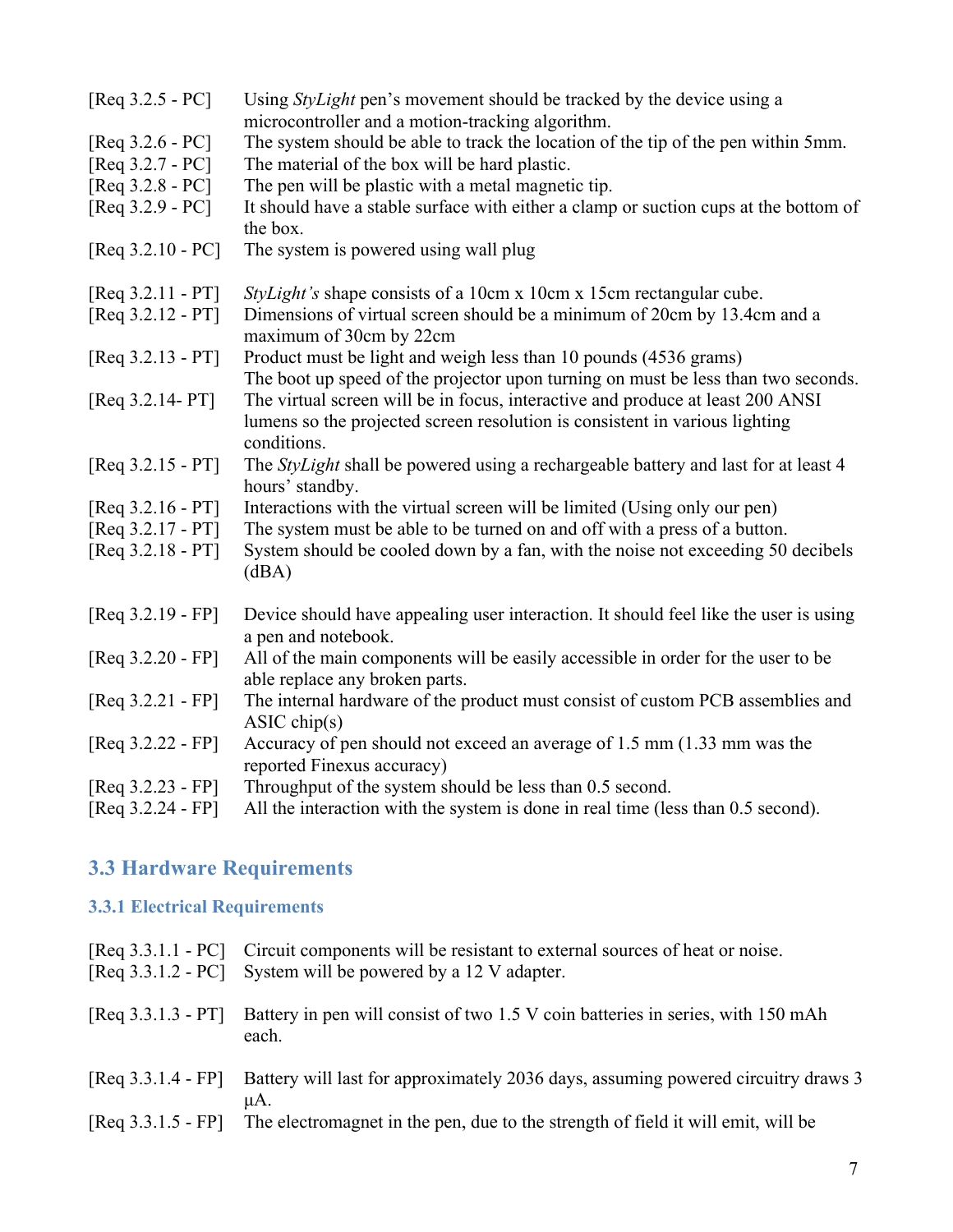| detectable up to 28 cm.                                                                            |
|----------------------------------------------------------------------------------------------------|
| [Req 3.3.1.6 - FP] Sudden loss of power will not result in loss of information or performance.     |
| [Req 3.3.1.7 - FP] Circuit components will be chosen from companies that have a reduced likelihood |
| of rendering part obsolete and therefore irreplaceable                                             |
| [Req 3.3.1.8 - FP] Product PCB in pen will be designed to minimize transmission losses             |
| [Req 3.3.1.9 - FP] Product will be powered by a 5 V rechargeable battery.                          |

The hardware systems diagram is shown in Figure 5.



*Figure 5- Hardware Systems Diagram*

Two magnetometers will read the strength of an emitted magnetic field from an electromagnet in the pen. The electromagnet will be powered by a Pierce oscillator resonator, which will convert 3 V DC into an AC signal. The Pierce oscillator resonator consumes very little power. An Arduino board will read data from the magnetometers, and will digitally filter out electrical noise and the Earth's magnetic field. From there, calculations will be performed to ascertain the coordinates of the electromagnet. The coordinates of the electromagnet will correlate to pixels on the phone's screen for accurate placement of writing on the PDF document. The Arduino board is connected to the phone via Bluetooth connection.

The projector will project the phone's screen onto a flat surface, and will connect via HDMI.

#### **3.3.2 Magnetometer Requirements (HMC5883)**

| $[Req 3.3.2.1 - PC]$<br>$[Req 3.3.2.2 - PC]$<br>$[Req 3.3.2.3 - PC]$ | Input voltage for magnetometers will be between 3.6 and 2.16 V.<br>The magnetometers will draw no more than 100 $\mu$ A of current during operation.<br>Data will be transmitted to the Arduino board via I2C bus interface. |
|----------------------------------------------------------------------|------------------------------------------------------------------------------------------------------------------------------------------------------------------------------------------------------------------------------|
| $[Req 3.3.2.4 - PT]$                                                 | The magnetometers will sense a magnetic field of magnitude $+/-8$ Gauss, with a<br>resolution of 4.3 mili Gauss.                                                                                                             |
| $[Req 3.3.2.5 - PT]$                                                 | The magnetometers will take no more than 50 ms to turn on.                                                                                                                                                                   |
| $[Req 3.3.2.6 - PT]$                                                 | The magnetometers will consume no more than 0.36 mW each.                                                                                                                                                                    |
| $[Req 3.3.2.7 - FP]$                                                 | The magnetometers will sample every 6 ms at a 75 Hz output rate.                                                                                                                                                             |
| $[Req 3.3.2.8 - FP]$                                                 | Each magnetometer will be no more than $3.0 \times 3.0$ mm.                                                                                                                                                                  |
| $[Req 3.3.2.9 - FP]$                                                 | Each magnetometer will weigh no more than 18 g.                                                                                                                                                                              |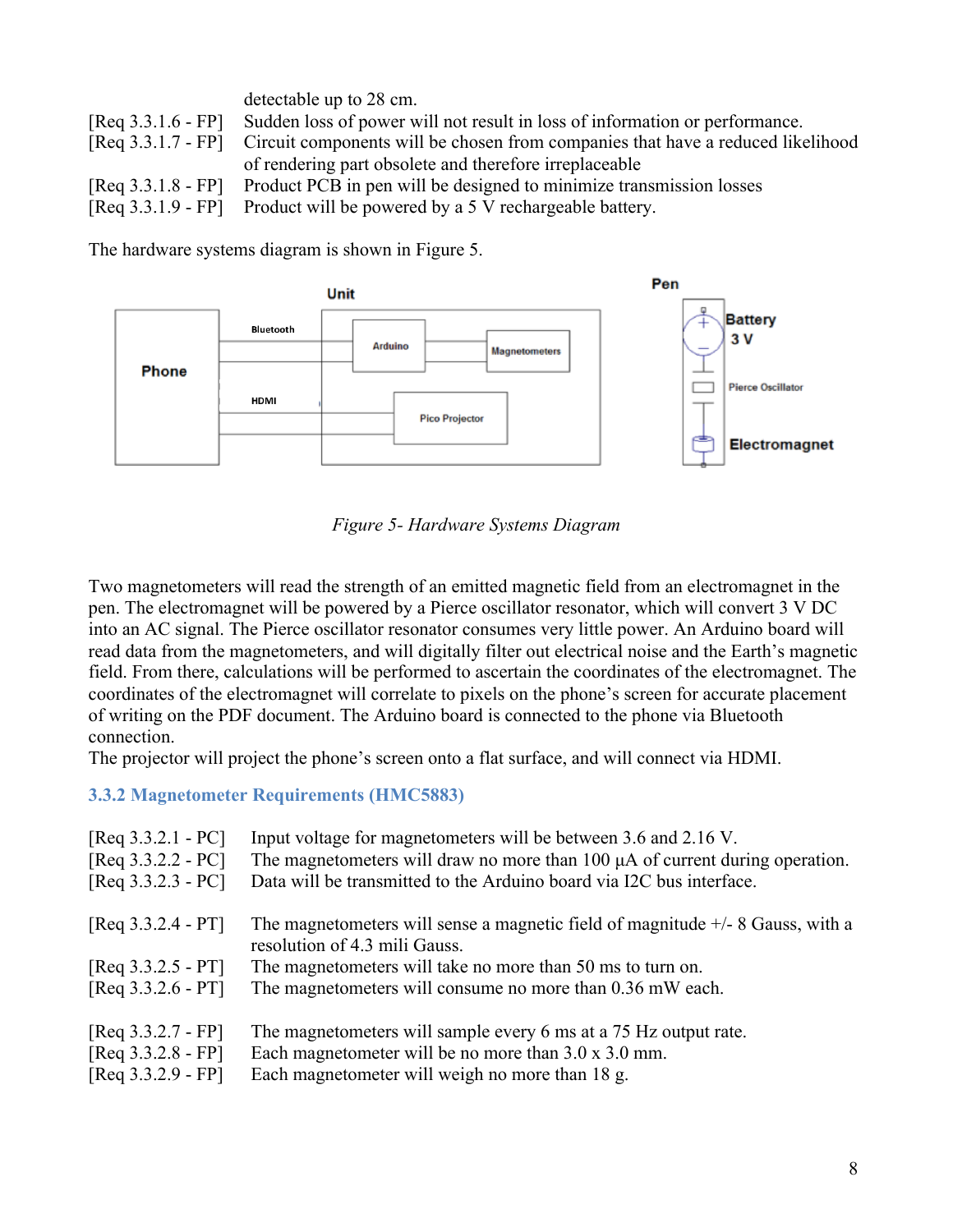[Req 3.3.2.10 - FP] Input voltage for magnetometers will be between 3.6 and 2.16 V.

[Req 3.3.2.11 - FP] The magnetometers will draw no more than 100 µA of current during operation.

#### **3.3.3 Arduino Requirements**

| $[Req 3.3.3.1 - PC]$<br>$[Req 3.3.3.2 - PC]$ | The Arduino board will use a 12 V power adapter and be plugged into an outlet.<br>The Arduino board will have analog inputs to receive data from the<br>magnetometers. |
|----------------------------------------------|------------------------------------------------------------------------------------------------------------------------------------------------------------------------|
| $[Req 3.3.3.3 - PT]$                         | The Arduino board will supply 20 mA per GPIO pin.                                                                                                                      |
| $[Req 3.3.3.4 - PT]$                         | The Arduino board will have a reset button to re-execute code in case of sudden<br>shut-down.                                                                          |
| $[Req 3.3.3.5 - PT]$                         | The Arduino board will have a 16 MHz crystal as an alternative to the Pierce<br>oscillator.                                                                            |
| $[Req 3.3.3.6 - PT]$                         | The Arduino board will have digital signal processing capabilities for bandpass<br>filtering.                                                                          |
| $[Req 3.3.3.7 - PT]$                         | The Arduino board will not exceed dimensions of 68.6 x 53.4 mm.                                                                                                        |
| $[Req 3.3.3.8 - PT]$                         | The Arduino board will not exceed 25 g in weight.                                                                                                                      |
| $[Req 3.3.3.9 - PT]$                         | The Arduino board will process data faster than the sampling period (6 ms) of                                                                                          |
|                                              | the magnetometers.                                                                                                                                                     |
| $[Req 3.3.3.10 - PT]$                        | The Arduino board will supply the required voltage of 3.6 to 2.16 V for the<br>magnetometers.                                                                          |

#### **3.3.4 Electromagnet Requirements**

|                                              | [Req 3.3.4.1 - PC] The electromagnet will have a core made from nickel, which has a relative<br>permeability of 100.                                  |
|----------------------------------------------|-------------------------------------------------------------------------------------------------------------------------------------------------------|
|                                              | [Req 3.3.4.2 - PC] No turns will overlap, and will be packed tightly together.                                                                        |
| $[Req 3.3.4.3 - PT]$<br>$[Req 3.3.4.4 - PT]$ | The electromagnet will weigh no more than 100 g.<br>The electromagnet will ideally emit a magnetic field of approximately $75\mu$ T, or<br>750 Gauss. |
| $[Req 3.3.4.5 - FP]$                         | The electromagnet will have a core made from nickel, which has a relative<br>permeability of 100.                                                     |
| $[Req 3.3.4.6 - FP]$                         | The nickel core will be wound with 34 AWG copper wire, for $N = 100$ turns.                                                                           |

[Req 3.3.4.7 - FP] The coil will be no wider than 10 mm, and no taller than 50 mm.

### **3.3.5 Pierce Oscillator Resonator Requirements**

| $[Req 3.3.5.1 - FP]$ | Crystal will oscillate at 32.768 kHz for flexibility to be divided down to 64 - 128 |
|----------------------|-------------------------------------------------------------------------------------|
|                      | Hz for easier filtering.                                                            |
| $[Req 3.3.5.2 - FP]$ | Crystal will have a frequency sensitivity of $+/- 20$ ppm.                          |
| $[Req 3.3.5.3 - FP]$ | Buffer will perform such that it draws low supply currents.                         |
| $[Req 3.3.5.4 - FP]$ | Proof-of-concept board will consist of through-hole components, and will not        |
|                      | exceed dimensions of 5 x 5 cm.                                                      |
| $[Req 3.3.5.5 - FP]$ | Product PCB will consist of SMD components, and will not exceed dimensions          |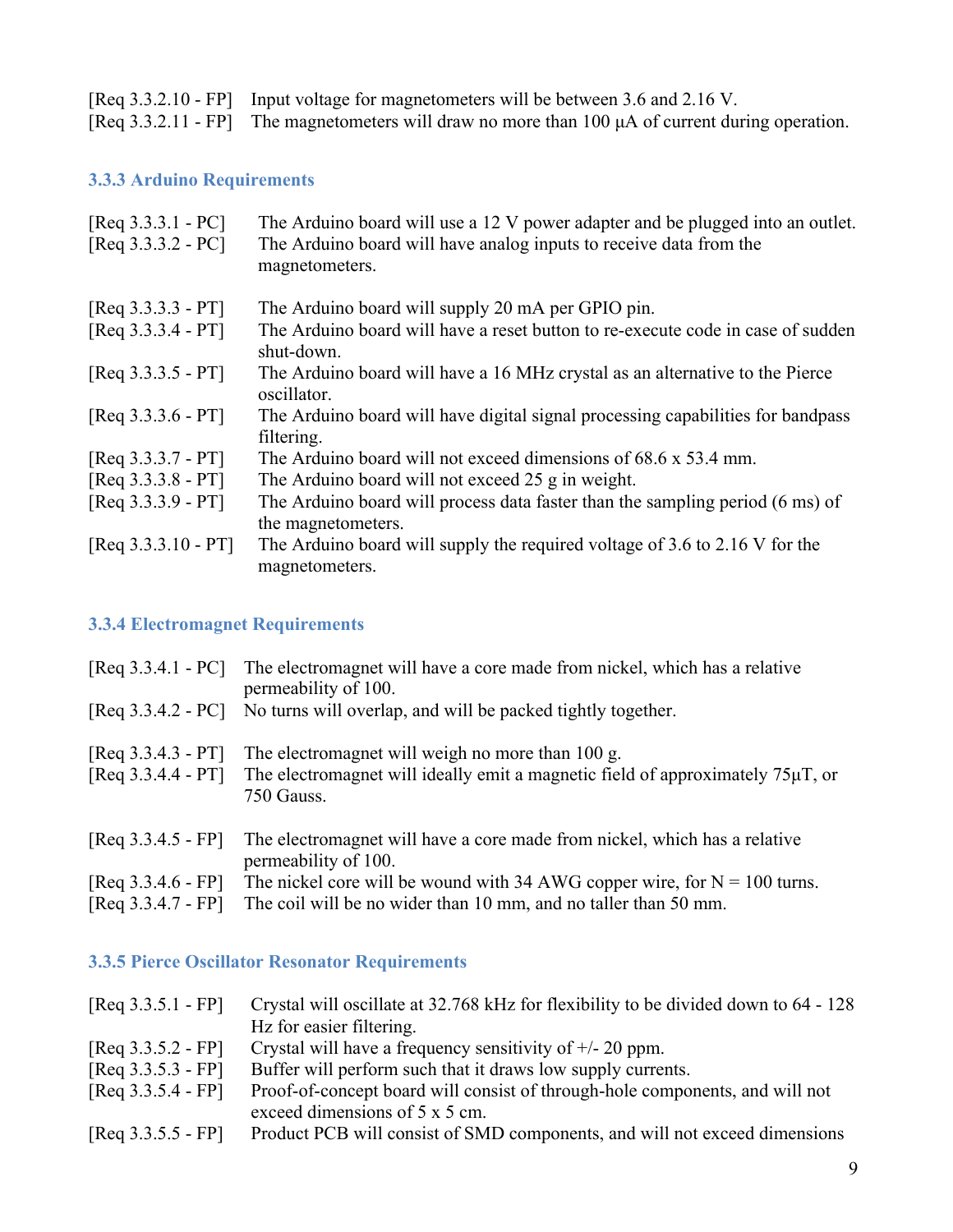|                       | of $3 \times 0.4$ cm.                                                              |
|-----------------------|------------------------------------------------------------------------------------|
| $[Req 3.3.5.6 - FP]$  | Both boards will not exceed 100 g                                                  |
| $[Req 3.3.5.7 - FP]$  | Oscillator will supply electromagnet with a 4 Vpp square wave 32.768 kHz           |
|                       | signal.                                                                            |
| $[Req 3.3.5.8 - FP]$  | Oscillator will draw no more than 3 µA to preserve life of battery.                |
| $[Req 3.3.5.9 - FP]$  | Oscillator will consume no more than $9 \mu W$ of power.                           |
| $[Req 3.3.5.10 - FP]$ | Transistors in oscillator will provide a high gain at low collector currents of 20 |
|                       | μA.                                                                                |
| $[Req 3.3.5.11 - FP]$ | Resistors and capacitors will be chosen such that they are resistant to            |
|                       | temperature, frequency, and piezoelectric effects.                                 |
| $[Req 3.3.5.12 - FP]$ | Resistors and capacitors will have a tolerance of no more than 5%.                 |

The circuit diagram for the Pierce oscillator resonator is shown below:



*Figure 6-Pierce Oscillator Resonator*

### **3.3.6 Microcontroller Requirements**

| The microcontroller will have an RC oscillator as an alternative to the Pierce<br>$[Req 3.3.6.1 - FP]$<br>oscillator. |  |
|-----------------------------------------------------------------------------------------------------------------------|--|
| $[Req 3.3.6.2 - FP]$<br>The microcontroller should not lose information due to sudden loss of power.                  |  |
| $[Req 3.3.6.3 - FP]$<br>The microcontroller will have the capability to implement digital filtering.                  |  |
| $[Req 3.3.6.4 - FP]$<br>Microcontroller must have capability to support data transmission from the                    |  |
| magnetometers with an I2C bus interface.                                                                              |  |
| The microcontroller will be compatible with a 5 V rechargeable battery.<br>$[Req 3.3.6.5 - FP]$                       |  |
| $[Req 3.3.6.6 - FP]$<br>The microcontroller will have low power consumption.                                          |  |
| The microcontroller will take no longer than 1 s to power on and initialize.<br>$[Req 3.3.6.7 - FP]$                  |  |

### **3.3.7 Pico projector Requirements**

[Req 3.3.7.1 - FP] The Pico projector will consume little power.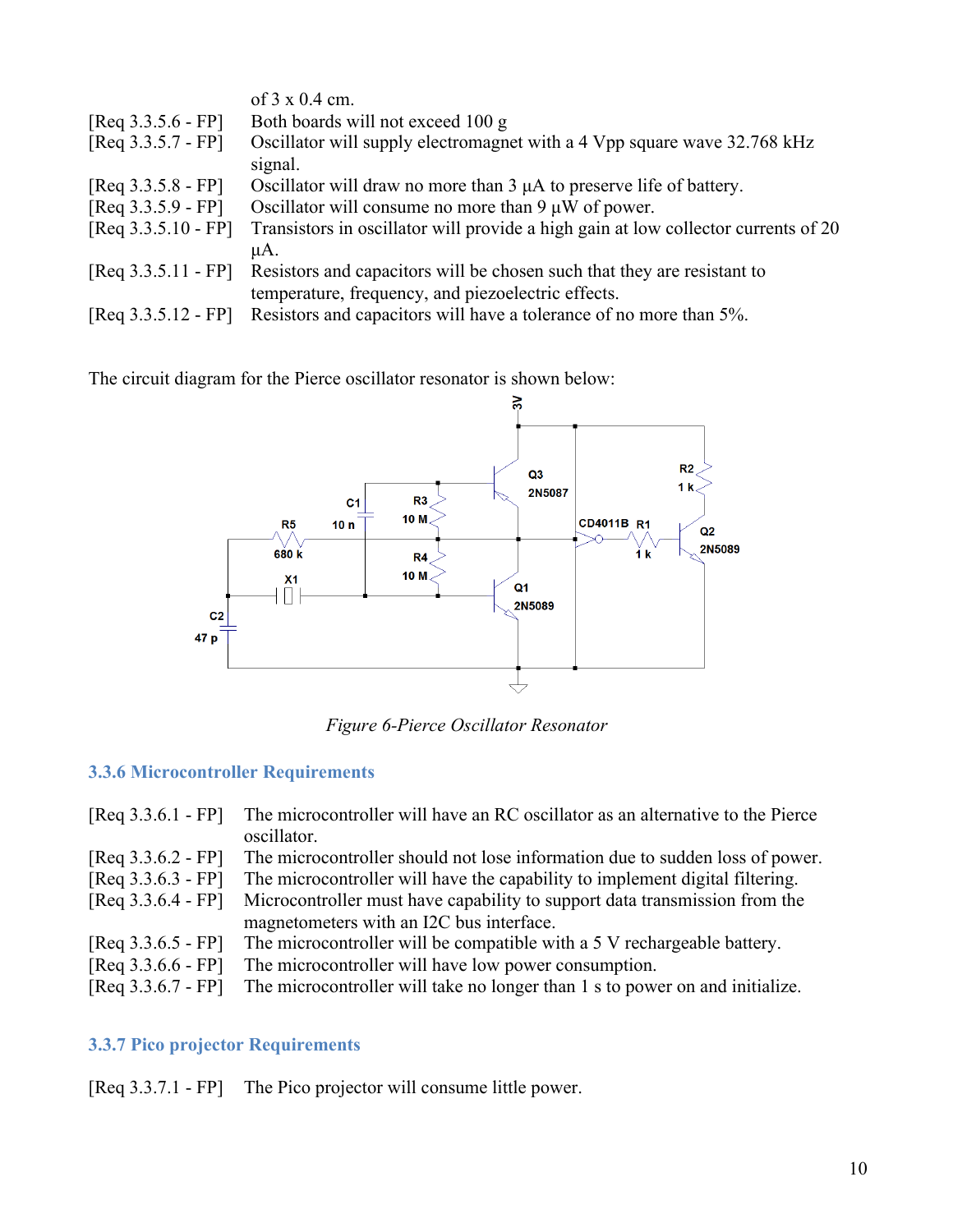[Req 3.3.7.2 - FP] The Pico projector will have the capability to allow user to focus beam. [Req 3.3.7.3 - FP] The Pico projector will be compatible with Android phones and Bluetooth.

### **3.4 Firmware/Software Requirements**

For software and firmware requirements, a program will be written in C in Arduino development environment to convert the raw data received from magnetic sensors into usable data by filtering out the unwanted noise. Then by using android *Monkeyrunner* API we are able to control the android device from outside of android code. Thus, the process data from Arduino is scaled and mapped to mobile phone coordinates in real time manner. The connection between phone and the imageprocessing unit will be via micro USB cable. The image-processing unit is then connected the projector via HDMI cable. The data from the location of the pen is collected by magnetic sensors and processed in C language on Arduino board. The system will support at least note-taking application on android phones.

| $[Req 3.4.1 - PC]$<br>$[Req 3.4.2 - PC]$ | Location of the pen should be sent to the phone via Bluetooth connection.<br>The screen of smart phone should be accessed by the image-processing unit and<br>processed on Arduino board. |
|------------------------------------------|-------------------------------------------------------------------------------------------------------------------------------------------------------------------------------------------|
| $[Req 3.4.3 - PC]$                       | The system should be able to handle run-time errors and external interrupts from<br>different hardware components in order to avoid a fatal breakdown in the device.                      |
| $[Req 3.4.4 - PT]$                       | Using android APIs available, the processed data from Arduino is scaled and<br>mapped to mobile phone pixels.                                                                             |
| $[Req 3.4.5 - PT]$                       | The system will support at least one note-taking application on android phones.                                                                                                           |
| $[Req 3.4.6 - PT]$                       | The synch interval of the data from the projected screen to the phone pixels must<br>be done in the shortest time considering battery life conditions.                                    |
| $[Req 3.4.7 - FP]$                       | The installed software on the PCB will be upgradable for feature enhancements.                                                                                                            |
| $[Req 3.4.8 - FP]$                       | System must use Open source projects if available to reduce cost and copyright                                                                                                            |
|                                          | issues.                                                                                                                                                                                   |
| $[Req 3.4.9 - FP]$                       | Software system should be advertisement free.                                                                                                                                             |
| $[Req 3.4.10 - FP]$                      | Application should not access and/or store personal data or excess system<br>resource unethically.                                                                                        |

### **3.5 Safety Requirements**

| $[Req 3.3.5.1 - PC]$ | System should be free of any lead contamination or any other toxic chemicals of<br>that kind. |
|----------------------|-----------------------------------------------------------------------------------------------|
| $[Req 3.3.5.2 - PC]$ | The device should not have sharp edges.                                                       |
| $[Req 3.3.5.3 - PC]$ | Intensity of the projector's light shall be regulated so there will be no permanent           |
|                      | damage to the eyes.                                                                           |
| $[Req 3.3.5.4 - PC]$ | The device should not collect excessive electrostatic charge that is harmful to               |
|                      | humans and electronic circuits inside the device.                                             |
| $[Req 3.3.5.5 - PT]$ | All electrical devices/components should be properly placed inside the box.                   |
| $[Req 3.3.5.6 - PT]$ | Device should be non-flammable, non-explosive, and easily transported.                        |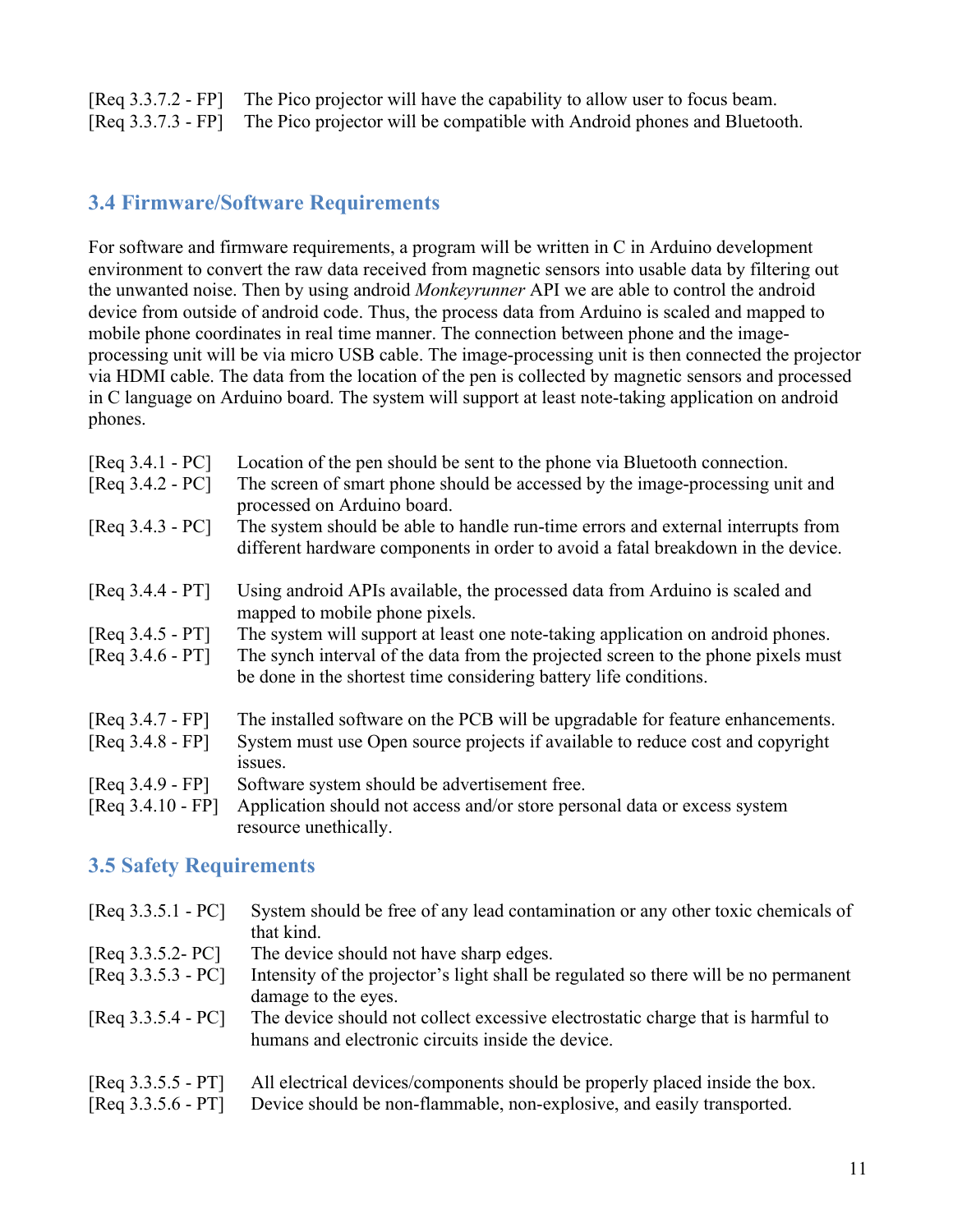| $[Req 3.3.5.7 - FP]$                                                   | Wires and board shall be properly insulated and grounded to prevent shocks and<br>electrical fires.                                                                                                                |
|------------------------------------------------------------------------|--------------------------------------------------------------------------------------------------------------------------------------------------------------------------------------------------------------------|
| $[Req 3.3.5.8 - FP]$                                                   | The unit must be resistant to different physical forces such as dropping or getting<br>hit.                                                                                                                        |
| $[Req 3.3.5.9 - FP]$<br>$[Req 3.3.5.10 - FP]$<br>$[Req 3.3.5.11 - FP]$ | All components must withstand operation temperature, humidity, and currents.<br>The unit should not overheat under continuous usage.<br>The electronic components shall not cause interference with other devices. |

## **4. Environmental Standards**

LumoTech does not want to impact the environment negatively and does want to support recycling. CSA Group works with international stakeholders to provide consensus-based standards in environmental management, natural resources management, energy efficiency & performance, carbon management and other important sustainability-related subjects. Therefore, we should adhere to the following CSA requirements to ensure that the StyLight and its components do not have a negative impact on the environment. [2] [3]

| CAN/CSA-ISO 14040-06 (R2016) | Environmental Management - Life Cycle Assessment - Principles<br>and Framework    |
|------------------------------|-----------------------------------------------------------------------------------|
| CAN/CSA-ISO 14044-06 (R2016) | Environmental Management - Life Cycle Assessment -<br>Requirements and Guidelines |
| CAN/CSA-SPE-890-15           | A Guideline for accountable management of end-of-life materials                   |
| CAN/CSA-ISO 14001:16         | Environmental management systems — Requirements with<br>guidance for use          |
| CAN/CSA-ISO 14004:16         | Environmental management systems - General guidelines on<br>implementation        |
| CAN/CSA-ISO 20121:13         | Event sustainability management systems - Requirements with<br>guidance for use   |

## **5. Engineering Standards**

The thermoplastic polymer type material will comply with the ISO 7245:1984 standard in terms of waste and recycling. [4] [5]

The device will comply with Industry Canada Electric Standards (ICES) ICES-003, ISO, CSA, and ANSI rules shown here:

| <b>IEEE 802.4</b> | Standards for token passing bus access             |
|-------------------|----------------------------------------------------|
| <b>IEEE 802.6</b> | Standards for information exchange between systems |
| IEEE 802.15.2     | Bluetooth                                          |
| <b>IEEE 829</b>   | Software Test Documentation                        |
| <b>IEEE 830</b>   | Software Requirements Specifications               |
| IEEE 1003 Unix    | Compatibility programming standard – POSIX         |
| <b>IEEE 1016</b>  | Software Design Description                        |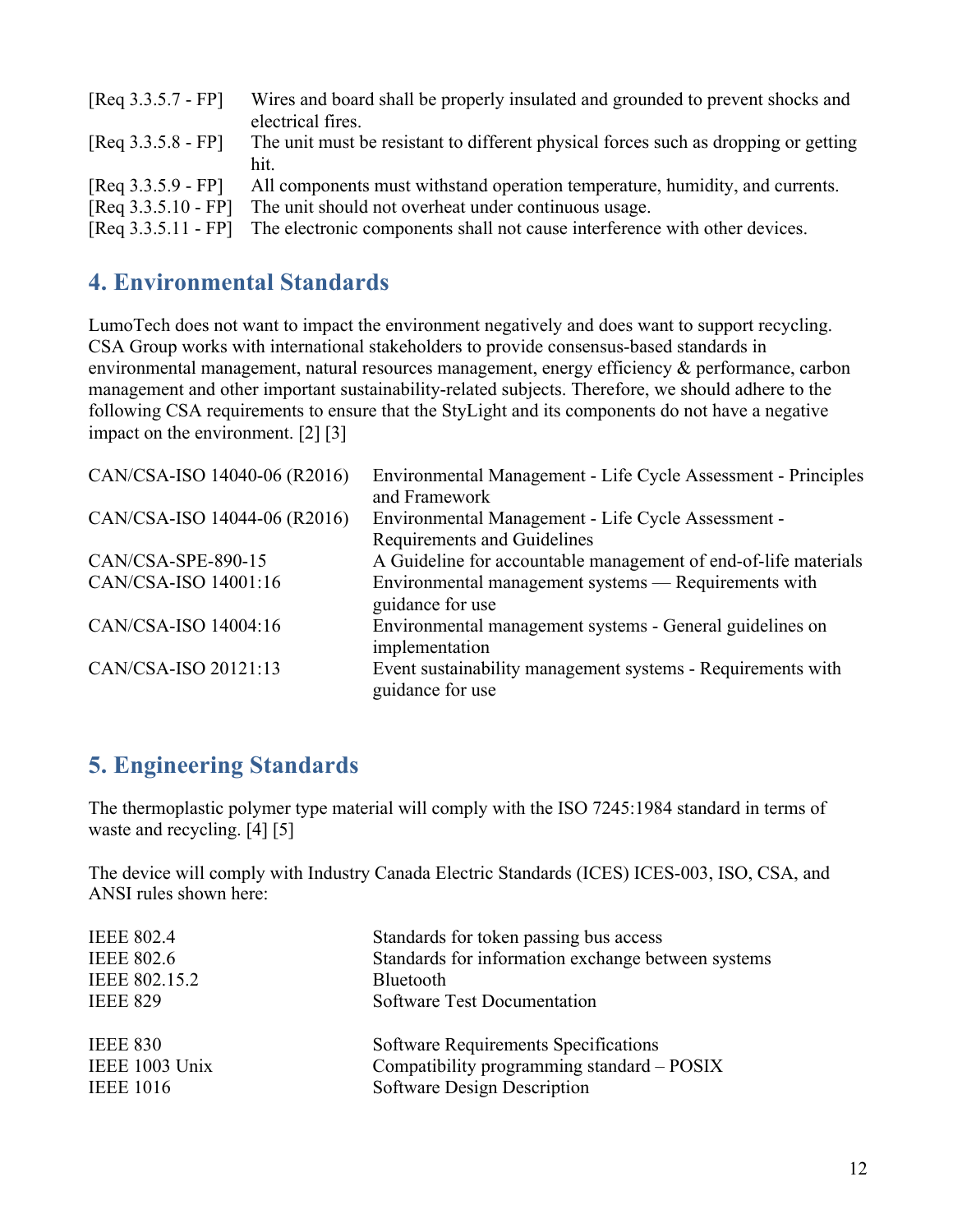| <b>IEEE 1074</b>                                        | Software Development Life Cycle                                                                                                                       |
|---------------------------------------------------------|-------------------------------------------------------------------------------------------------------------------------------------------------------|
| CSA C22.1-15 PACKAGE - 2015                             | Canadian electrical code package                                                                                                                      |
| <b>CSA SPE-2000-94</b>                                  | Guide for Electrical Equipment for Installation and Use in<br>Canada                                                                                  |
| CAN/CSA-C22.3 NO. 3-98<br>(R2013)                       | <b>Electrical Coordination</b>                                                                                                                        |
| CAN/CSA-C22.2 NO. 60065:16                              | Audio, video and similar electronic apparatus - Safety<br>requirements (Adopted IEC 60065:2014, eighth edition, 2014-06,<br>with Canadian deviations) |
| CAN/CSA-C22.2 NO. 107.2.01<br>CAN/CSA-C22.2 NO. 0.17-00 | <b>Battery Chargers</b><br>Evaluation of Properties of Polymeric Material                                                                             |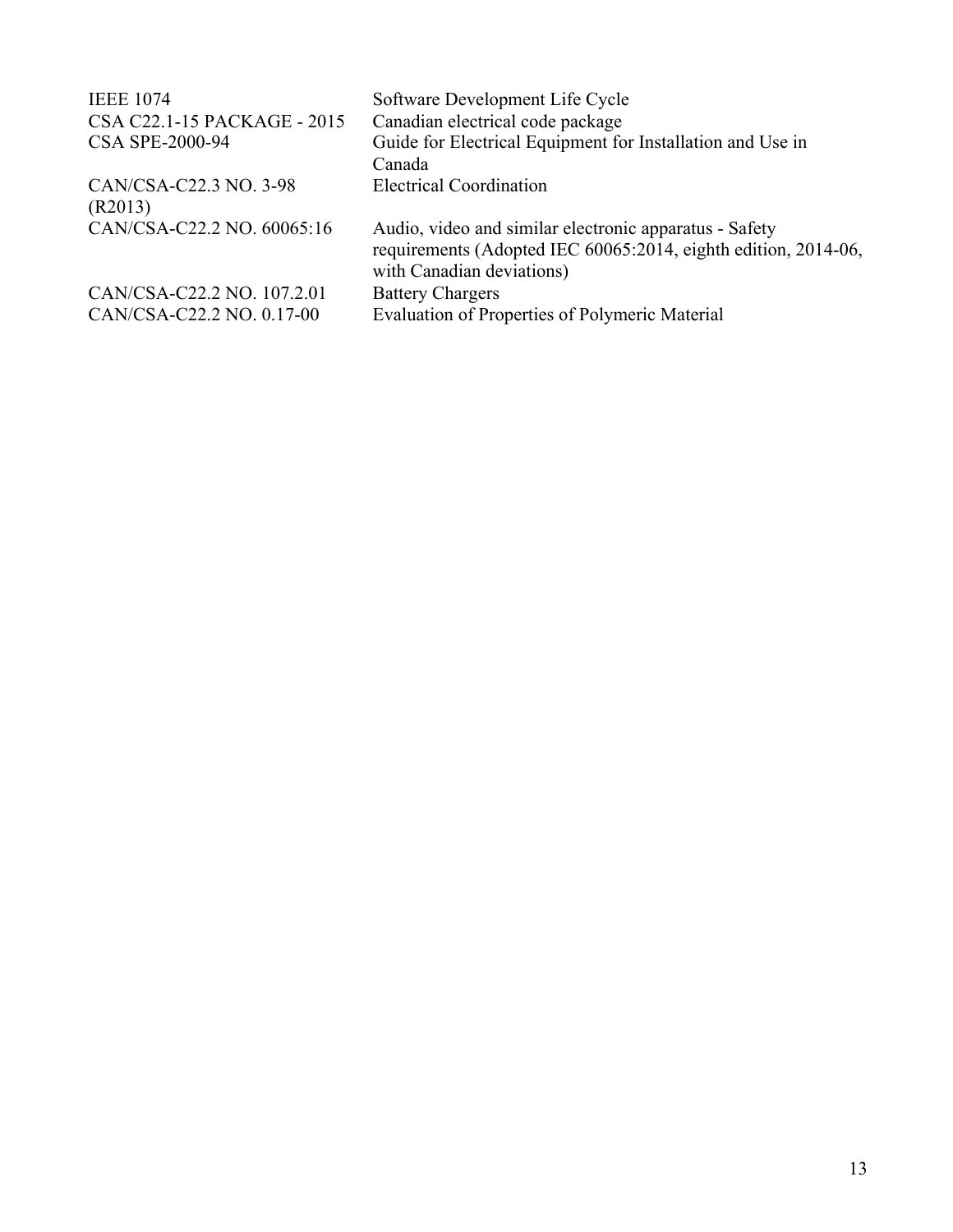# **6. Sustainability**

With the growing concern of unsustainable practices found in design and the corresponding strain on the environment, at LumoTech we believe in providing a quality product while doing our part for the environment. In "cradle-to-cradle" design, emphasis is placed on creating a product with sustainable materials and ensuring those materials can be recycled after the lifetime of the product. It shifts the emphasis from the beginning of the product lifecycle to include the end of the product lifecycle as well. LumoTech will be incorporating "cradle-to-cradle" design to achieve its goal of encouraging sustainability while providing a highly reliably product.

The StyLight will consist of relatively few physical parts. Given the small number of components involved, options for sustainability are somewhat limited. In building the product in the first phase, efforts will be made to reuse microcontrollers and sensors where applicable. Additionally, the components that are used may be taken apart and be reused in other projects when the proof-of-concept prototype is no longer needed.

The projector unit consists of a Pico projector and an image-processing unit. When the alpha product is no longer needed, the Pico projector can be used as a regular hand-held projector. The imageprocessing unit is a programmable Arduino board that can be used by itself in future projects. For the alpha production, the projector and the microprocessor will be bought only if used ones cannot be found.

The stylus unit consists of electromagnetic coil and two magnetometers on the Arduino board along with LED and IR transmitter and receiver. They can all be disassembled from the product and used in future projects.

StyLight also contains a plastic case and a plastic pen-shaped stylus. Efforts will be made to ensure that the components used do not have materials found on the Cradle-to-Cradle Banned List of Chemicals. These chemicals are noted for being damaging to the environment and human health [6]. At the end of the product's life, LumoTech is responsible for disposing the plastic components according to SPE-890-15 [7].

As the product evolves from the alpha production to the prototype stage, our choices may have to change accordingly to meet our goal. The image processing unit and pen tracking system will no longer be implemented on Arduino board. Instead we plan on designing and printing a PCB to do image correction and pen tracking. When the prototype in this stage is no longer needed, we make sure the PCB is recycled according to the standards for waste electrical and electronic equipment (WEEE) in the SPE-890-15.

At the mass production stage, where our product is shipped to the end users, we ensure that the *StyLight* case and the remote stylus are made out of biodegradable materials instead of regular plastic. LumoTech will also demand the manufacturer of our PCB to recycle wasted materials and water used in the chip production. If *StyLight* goes into development of newer versions, LumoTech is committed to recycling older versions of the product for its customers according to CSA standards and free of charge.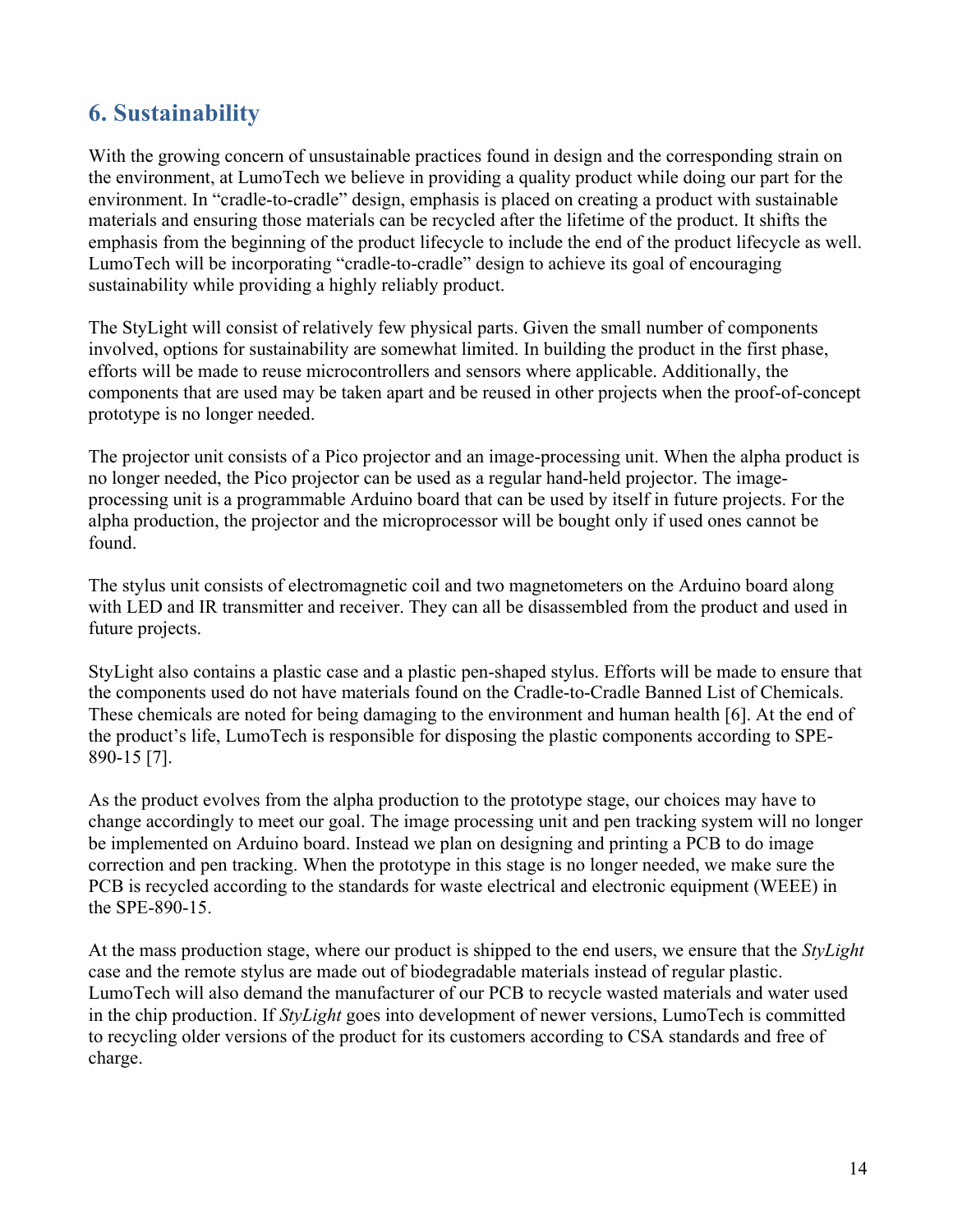# **7. Conclusion**

The *StyLight* is a durable, compact solution to combining the large surface area of a tablet with the communication and file sharing capabilities of a smartphone. Connecting a smartphone to *StyLight* will enable students to project their lecture notes onto any surface, and with a specially designed stylus, write their notes onto the projected screen as they would normally on a tablet, storing the changes to the document for later. The system design consists of three major sections:

- Hardware development aimed to provide high accuracy pen tracking and high-resolution projection of the smart phone screen.
- Firmware development on the evaluation board to enable communication between hardware components.
- Software development aimed to develop an android driver, which is capable of sending touch events to the cell phone.

The prioritization system will allow the development team to efficiently allocate resources accordingly. We have put high priority on the features, which are necessary for the device to have basic functionality. Some of these high priority features include the ability to project smart phone screens and track pen movement. Whereas we have put lower priority on features that add extra polish to the StyLight but are not as necessary for its functionality, such as correction of the distortion of the image.

In the above requirement specifications, the characteristics and design constraints of the StyLight are clearly established to provide a detailed outline of the requirements for the physical, electrical, and computational aspects of the project. The physical requirements pertain to the size and weight of the unit being designed and how these meet usability constraints for users. Electrical specifications refer to the incorporation of the projector, microprocessors, magnetic and infrared sensors, and their connections.

At LumoTech the importance of sustainability is a major priority. Within every level of the functional specifications, care has been taken to consider the reusing and recycling of parts after each stage of the project.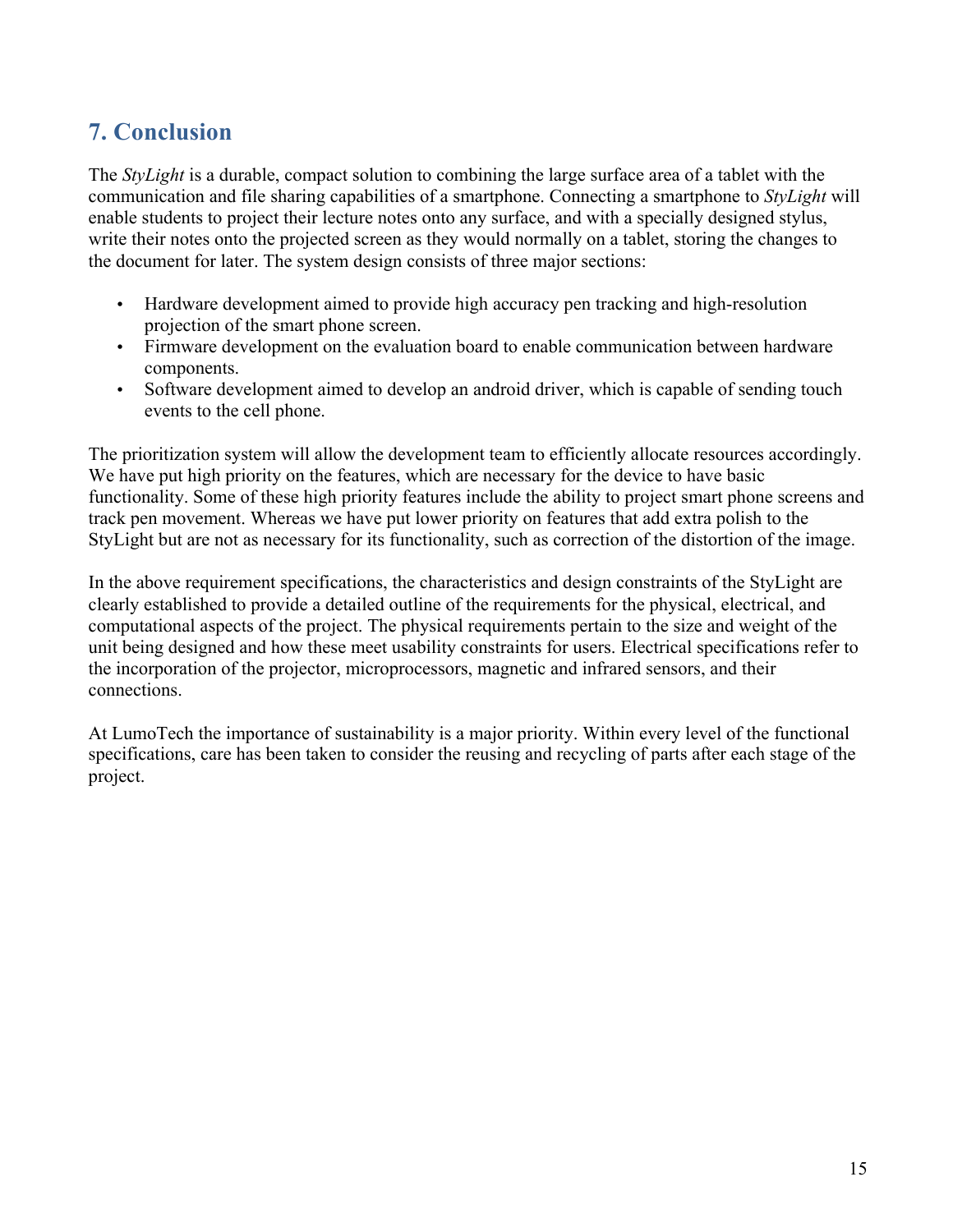# **8. Glossary**

|                                             | <b>Bluetooth</b> A short range radio technology aimed communication method between<br>devices and the internet                                             |
|---------------------------------------------|------------------------------------------------------------------------------------------------------------------------------------------------------------|
| <b>Modular</b>                              | A design approach that subdivides a system into smaller parts which can<br>be independently created and then used in different systems                     |
| <b>Real time</b><br>embedded<br>programming | The art of programming a system with a dedicated function within a<br>larger mechanical or electrical system considering the specified time<br>constraints |
| Pico projector                              | A pocket or a handheld device that projects the content of a smartphone,<br>camera, tablet, notebook or memory device onto a wall or a flat surface        |
| <b>HDMI</b>                                 | An audio/video interface for transmitting uncompressed video data                                                                                          |
| <b>Infrared</b><br>Camera                   | A non-contact device that detects infrared energy (heat) and converts it<br>into electronic signal                                                         |
| Arduino<br>Board                            | Refers to an open-source electronics platform or board and the software<br>used to program it                                                              |
|                                             | <b>Prototype</b> A first preliminary model of something                                                                                                    |